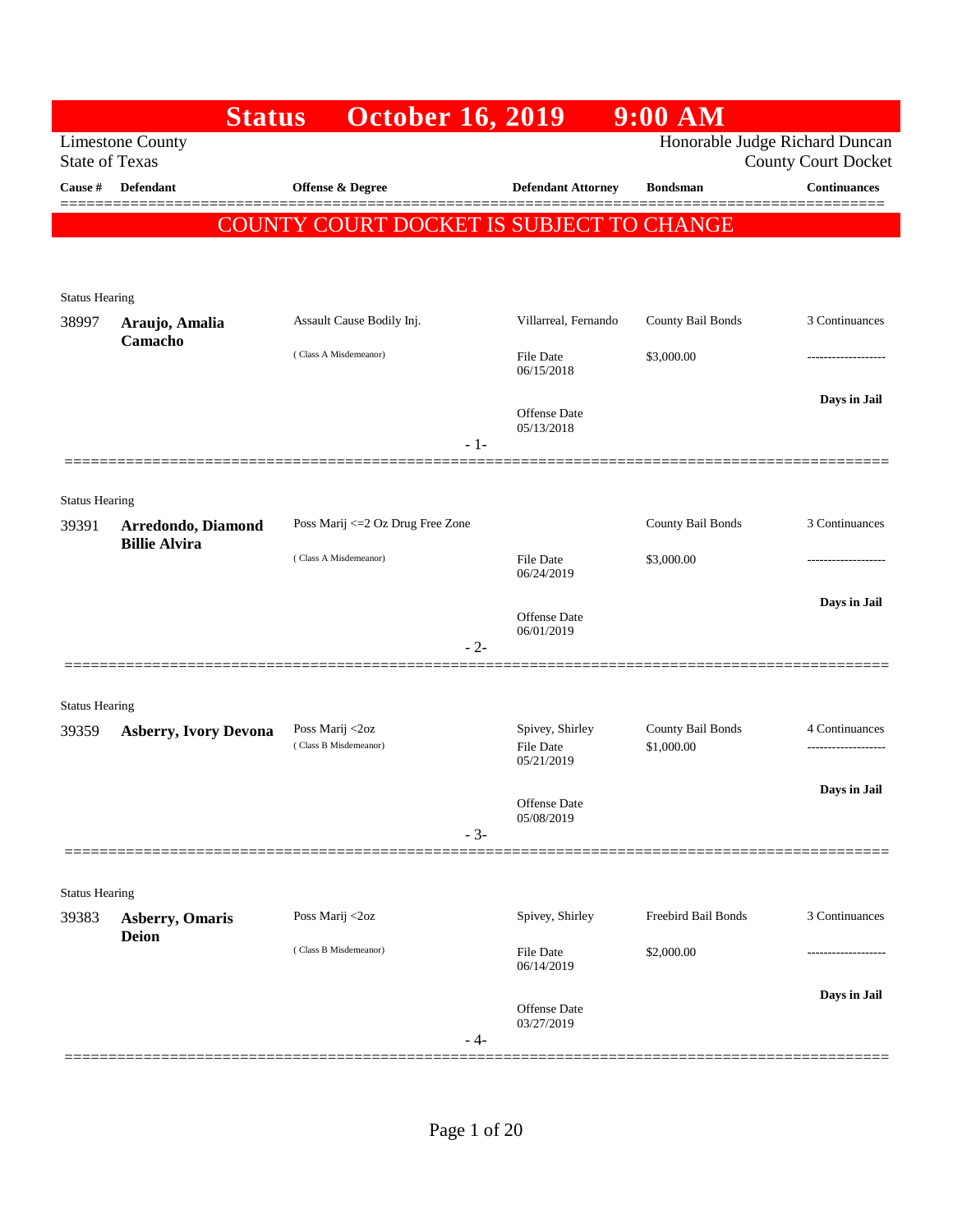|                       |                              | <b>October 16, 2019</b><br><b>Status</b>                                         |                                   | $9:00$ AM                        |                                       |
|-----------------------|------------------------------|----------------------------------------------------------------------------------|-----------------------------------|----------------------------------|---------------------------------------|
| <b>State of Texas</b> | <b>Limestone County</b>      |                                                                                  |                                   | Honorable Judge Richard Duncan   | <b>County Court Docket</b>            |
| Cause #               | Defendant                    | Offense & Degree                                                                 | <b>Defendant Attorney</b>         | <b>Bondsman</b>                  | <b>Continuances</b>                   |
|                       |                              | COUNTY COURT DOCKET IS SUBJECT TO CHANGE                                         |                                   |                                  |                                       |
|                       |                              |                                                                                  |                                   |                                  |                                       |
| <b>Review Hearing</b> |                              |                                                                                  |                                   |                                  |                                       |
| 38677                 | Barco, Fatima Tina           | Driving W/Lic Inv W/Prev<br>Conv/Susp/W/O Fin Res                                | Reed, Justin                      | Ace Bail Bonds - Crockett        | 7 Continuances                        |
|                       |                              | (Class B Misdemeanor)                                                            | <b>File Date</b><br>10/02/2017    | \$1,000.00                       | -------------------                   |
|                       |                              |                                                                                  |                                   |                                  | Days in Jail                          |
|                       |                              |                                                                                  | <b>Offense Date</b><br>09/01/2017 |                                  |                                       |
|                       |                              | $-5-$                                                                            |                                   |                                  |                                       |
| <b>Status Hearing</b> |                              |                                                                                  |                                   |                                  |                                       |
| 39209                 | Barco, Fatima Tina           | Bail Jumping And Fail To Appear<br>(Class A Misdemeanor)                         | Reed, Justin<br>File Date         | <b>Justin Reed</b><br>\$2,500.00 | 7 Continuances                        |
|                       |                              |                                                                                  | 01/03/2019                        |                                  |                                       |
|                       |                              |                                                                                  | <b>Offense Date</b>               |                                  | Days in Jail                          |
|                       |                              | $-6-$                                                                            | 12/19/2018                        |                                  |                                       |
|                       |                              |                                                                                  |                                   |                                  |                                       |
| <b>Status Hearing</b> |                              |                                                                                  |                                   |                                  |                                       |
| 39324                 | Barco, Fatima Tina           | Driving W/Lic Inv W/Prev<br>Conv/Susp/W/O Fin Res#38677<br>(Class B Misdemeanor) | Reed, Justin<br>File Date         | Personal Bond<br>\$1,500.00      | 5 Continuances<br>------------------- |
|                       |                              |                                                                                  | 04/16/2019                        |                                  |                                       |
|                       |                              |                                                                                  | Offense Date                      |                                  | Days in Jail                          |
|                       |                              | $-7-$                                                                            | 02/13/2019                        |                                  |                                       |
|                       |                              |                                                                                  |                                   |                                  |                                       |
| <b>Review Hearing</b> |                              | Driving W/Lic Inv W/Prev                                                         | Reed, Benjie                      | Freebird Bail Bonds              | 27 Continuances                       |
| 38267                 | <b>Beldin, Bryan Charles</b> | Conv/Susp/W/O Fin Res<br>(Class B Misdemeanor)                                   | <b>File Date</b>                  | \$2,000.00                       |                                       |
|                       |                              |                                                                                  | 12/02/2016                        |                                  |                                       |
|                       |                              |                                                                                  | <b>Offense Date</b><br>10/14/2016 |                                  | Days in Jail                          |
|                       |                              | $-8-$                                                                            |                                   |                                  |                                       |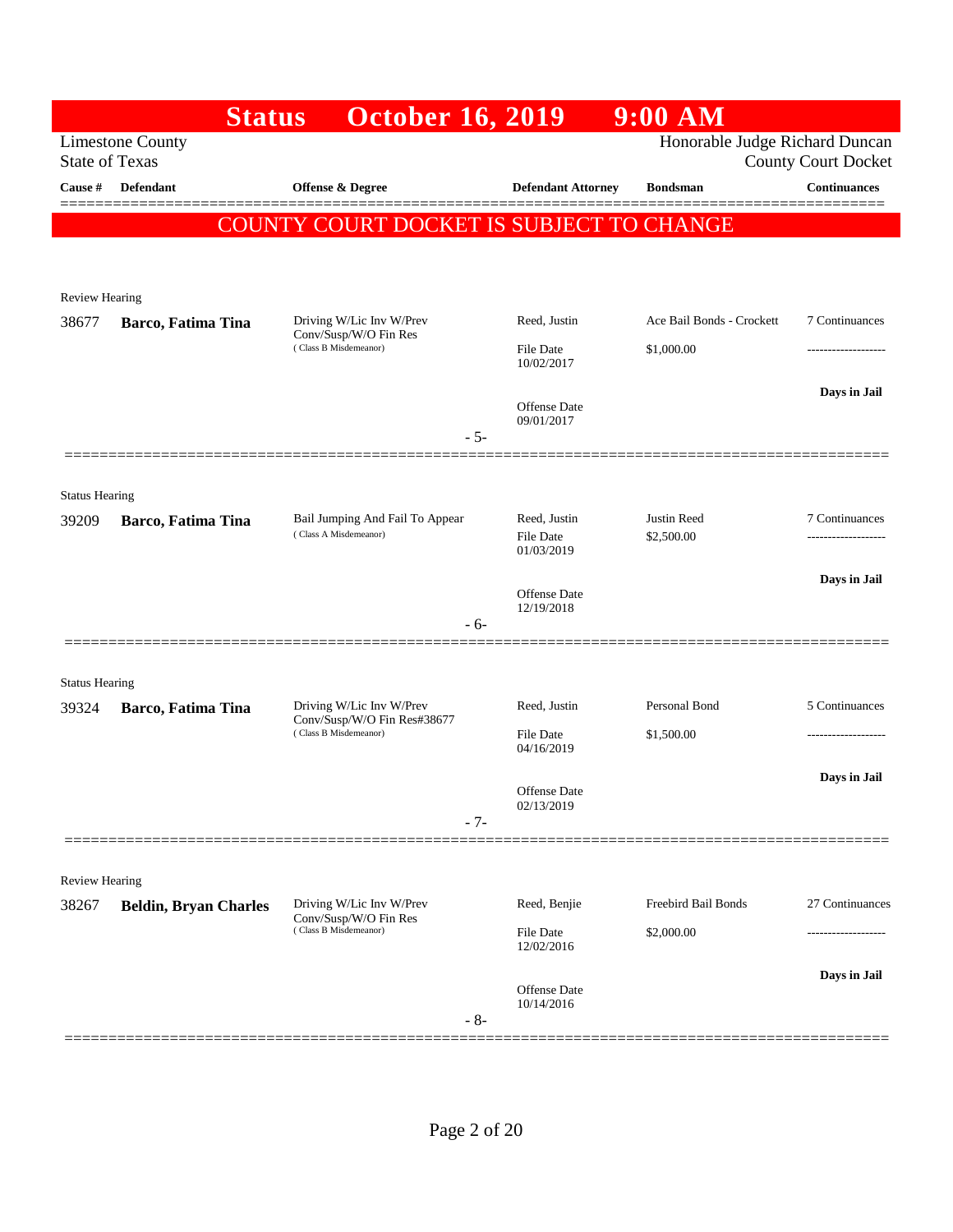|                                | <b>Status</b>                                    | <b>October 16, 2019</b>                                                    |                            | $9:00$ AM                      |                            |
|--------------------------------|--------------------------------------------------|----------------------------------------------------------------------------|----------------------------|--------------------------------|----------------------------|
|                                | <b>Limestone County</b><br><b>State of Texas</b> |                                                                            |                            | Honorable Judge Richard Duncan | <b>County Court Docket</b> |
| Cause #                        | <b>Defendant</b>                                 | <b>Offense &amp; Degree</b>                                                | <b>Defendant Attorney</b>  | <b>Bondsman</b>                | <b>Continuances</b>        |
|                                | COUNT                                            | 'Y COURT DOCKET IS SUBJECT TO CHANGE                                       |                            |                                | -------                    |
|                                |                                                  |                                                                            |                            |                                |                            |
| <b>Review Hearing</b><br>38814 |                                                  | Driving W/Lic Inv W/Prev                                                   | Reed, Benjie               | Reed, Benjie                   | 13 Continuances            |
|                                | <b>Beldin, Bryan Charles</b>                     | Conv/Susp/W/O Fin Res<br>(Class B Misdemeanor)                             | File Date                  | \$1,500.00                     | .                          |
|                                |                                                  |                                                                            | 01/30/2018                 |                                |                            |
|                                |                                                  |                                                                            | Offense Date               |                                | Days in Jail               |
|                                |                                                  | $-9-$                                                                      | 12/20/2017                 |                                |                            |
|                                |                                                  |                                                                            |                            |                                |                            |
| <b>Status Hearing</b>          |                                                  |                                                                            |                            |                                |                            |
| 39457                          | Benjamin, Laguana<br><b>Nicole</b>               | Tamper W/Govern Record W/Int Make<br>Genuine                               |                            | County Bail Bonds              | 1 Continuances             |
|                                |                                                  | (Class B Misdemeanor)                                                      | File Date<br>08/22/2019    | \$2,000.00                     |                            |
|                                |                                                  |                                                                            |                            |                                | Days in Jail               |
|                                |                                                  |                                                                            | Offense Date<br>07/12/2019 |                                |                            |
|                                |                                                  | $-10-$                                                                     |                            |                                |                            |
|                                |                                                  |                                                                            |                            |                                |                            |
| <b>Status Hearing</b>          |                                                  |                                                                            |                            | Freebird Bail Bonds            | 5 Continuances             |
| 39292                          | <b>Boltz</b> , James Louis                       | Driving W/Lic Inv W/Prev<br>Conv/Susp/W/O Fin Res<br>(Class B Misdemeanor) | <b>File Date</b>           | \$2,500.00                     |                            |
|                                |                                                  |                                                                            | 03/19/2019                 |                                |                            |
|                                |                                                  |                                                                            | Offense Date               |                                | Days in Jail               |
|                                |                                                  | $-11-$                                                                     | 01/07/2019                 |                                |                            |
|                                |                                                  |                                                                            |                            |                                |                            |
| <b>Status Hearing</b>          |                                                  |                                                                            |                            |                                |                            |
| 39424                          | Brown, Daisha                                    | Driving W/Lic Inv W/Prev<br>Conv/Susp/W/O Fin Res                          | Reed, Stephen M.           | Freebird Bail Bonds            | 2 Continuances             |
|                                | Moniquee                                         | (Class B Misdemeanor)                                                      | <b>File Date</b>           | \$2,000.00                     |                            |
|                                |                                                  |                                                                            | 07/18/2019                 |                                |                            |
|                                |                                                  |                                                                            | Offense Date<br>06/10/2019 |                                | Days in Jail               |
|                                |                                                  | $-12-$                                                                     |                            |                                |                            |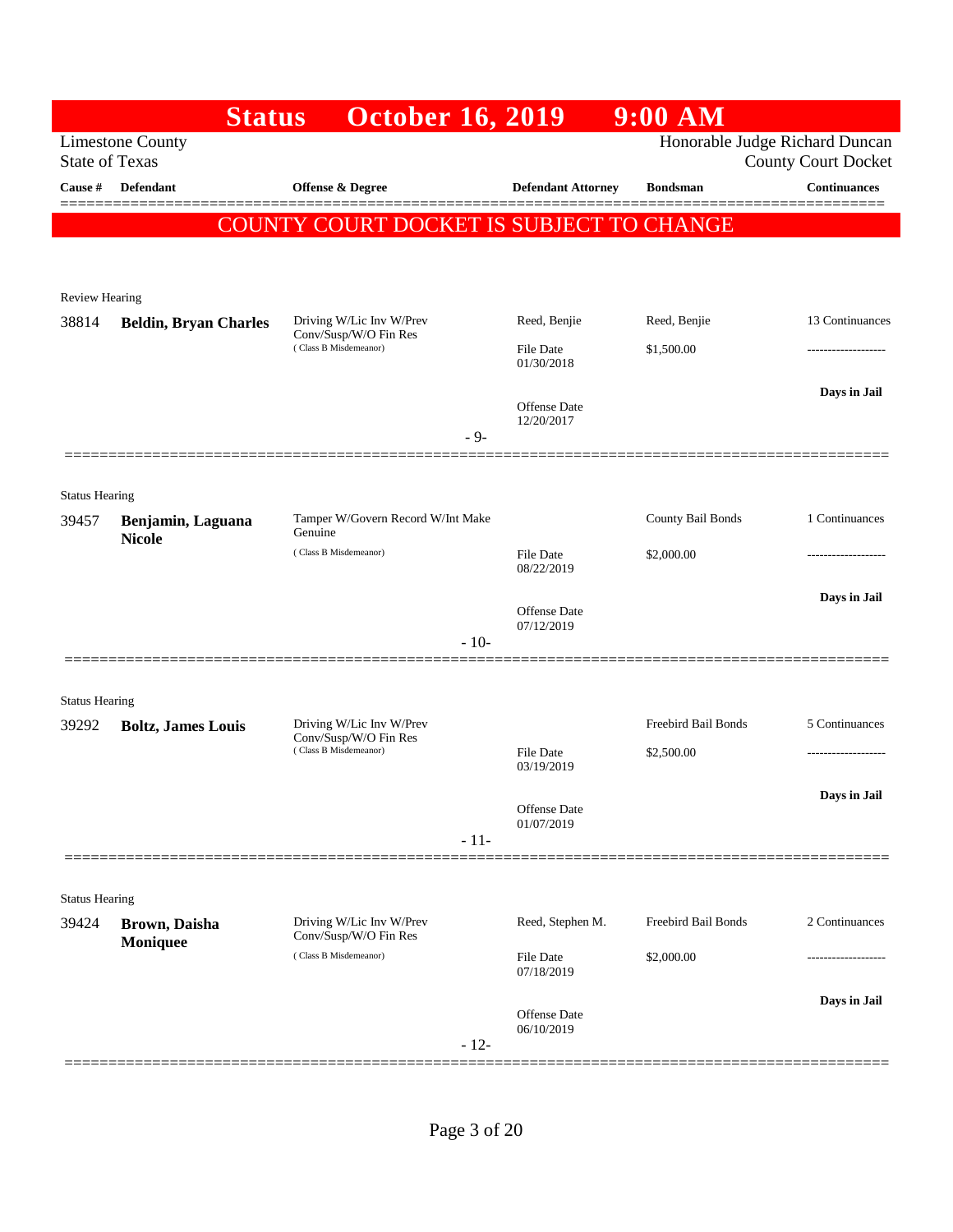|                       | <b>Status</b>                                    | <b>October 16, 2019</b>                    |                                   | $9:00$ AM                  |                                                              |
|-----------------------|--------------------------------------------------|--------------------------------------------|-----------------------------------|----------------------------|--------------------------------------------------------------|
|                       | <b>Limestone County</b><br><b>State of Texas</b> |                                            |                                   |                            | Honorable Judge Richard Duncan<br><b>County Court Docket</b> |
| Cause #               | Defendant                                        | Offense & Degree                           | <b>Defendant Attorney</b>         | <b>Bondsman</b>            | <b>Continuances</b>                                          |
|                       |                                                  | COUNTY COURT DOCKET IS SUBJECT TO CHANGE   |                                   |                            |                                                              |
|                       |                                                  |                                            |                                   |                            |                                                              |
| <b>Status Hearing</b> |                                                  |                                            |                                   |                            |                                                              |
| 39388                 | <b>Burns, Willie James</b>                       | Driving While Intoxicated                  | Reed, Bobby                       | Reed, Bobby                | 3 Continuances                                               |
|                       |                                                  | (Class B Misdemeanor)                      | <b>File Date</b><br>06/24/2019    | \$2,000.00                 | ------------------                                           |
|                       |                                                  |                                            | Offense Date                      |                            | Days in Jail                                                 |
|                       |                                                  | $-13-$                                     | 03/09/2019                        |                            |                                                              |
|                       |                                                  |                                            |                                   |                            |                                                              |
| <b>Status Hearing</b> |                                                  |                                            |                                   |                            |                                                              |
| 39199                 | <b>Butler, Jeremy David</b>                      | Criminal Trespass<br>(Class B Misdemeanor) | Sanders, Raymond L.<br>File Date  |                            | 7 Continuances                                               |
|                       |                                                  |                                            | 12/28/2018                        |                            |                                                              |
|                       |                                                  |                                            | <b>Offense Date</b><br>10/19/2018 |                            | Days in Jail                                                 |
|                       |                                                  | - 14-                                      |                                   |                            |                                                              |
|                       |                                                  |                                            |                                   |                            |                                                              |
| <b>Status Hearing</b> |                                                  | Theft Prop <\$100 W/Prev Convic            | Sanders, Raymond L.               |                            | 7 Continuances                                               |
| 39200                 | <b>Butler, Jeremy David</b>                      | (Class B Misdemeanor)                      | File Date<br>12/28/2018           |                            |                                                              |
|                       |                                                  |                                            |                                   |                            | Days in Jail                                                 |
|                       |                                                  |                                            | <b>Offense Date</b><br>10/19/2018 |                            |                                                              |
|                       |                                                  | - 15-                                      |                                   |                            |                                                              |
| <b>Status Hearing</b> |                                                  |                                            |                                   |                            |                                                              |
| 39402                 | Cain, Shakasia                                   | Resist Arrest Search Or Transport          |                                   | <b>Freebird Bail Bonds</b> | 3 Continuances                                               |
|                       |                                                  | (Class A Misdemeanor)                      | <b>File Date</b><br>06/25/2019    | \$2,500.00                 |                                                              |
|                       |                                                  |                                            | Offense Date                      |                            | Days in Jail                                                 |
|                       |                                                  | $-16-$                                     | 03/30/2019                        |                            |                                                              |
|                       |                                                  |                                            |                                   |                            |                                                              |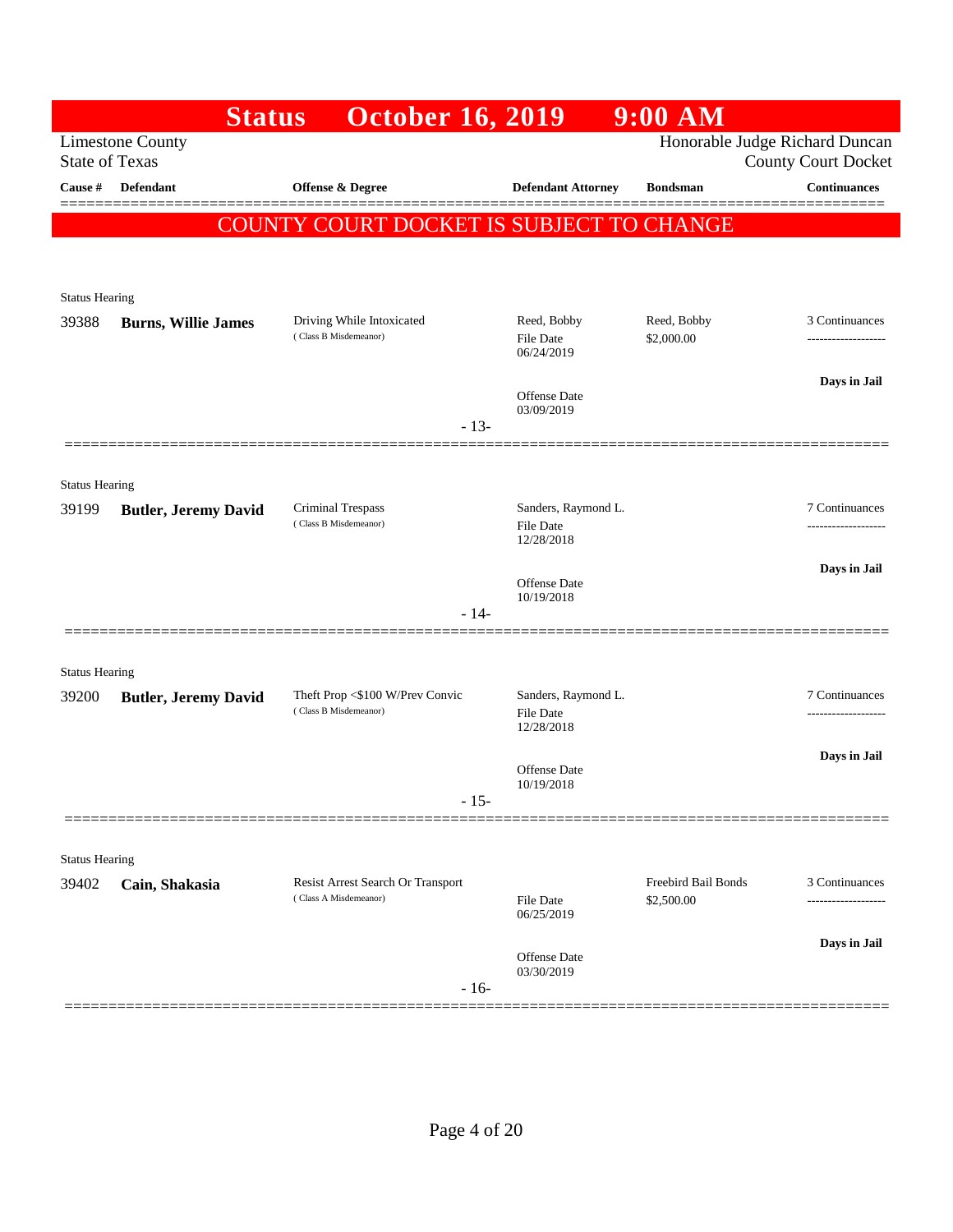|                                | <b>Status</b>           | <b>October 16, 2019</b>                        |                                | $9:00$ AM         |                                                              |
|--------------------------------|-------------------------|------------------------------------------------|--------------------------------|-------------------|--------------------------------------------------------------|
| <b>State of Texas</b>          | <b>Limestone County</b> |                                                |                                |                   | Honorable Judge Richard Duncan<br><b>County Court Docket</b> |
| Cause #                        | <b>Defendant</b>        | Offense & Degree                               | <b>Defendant Attorney</b>      | <b>Bondsman</b>   | <b>Continuances</b>                                          |
|                                |                         | COUNTY COURT DOCKET IS SUBJECT TO CHANGE       |                                |                   |                                                              |
|                                |                         |                                                |                                |                   |                                                              |
| <b>Status Hearing</b>          |                         |                                                |                                |                   |                                                              |
| 39409                          | Day, Johnny Mitchell    | Driving W/Lic Inv W/Prev                       | Tate, Greg                     | County Bail Bonds | 3 Continuances                                               |
|                                |                         | Conv/Susp/W/O Fin Res<br>(Class B Misdemeanor) | <b>File Date</b><br>06/28/2019 | \$1,000.00        |                                                              |
|                                |                         |                                                | <b>Offense Date</b>            |                   | Days in Jail                                                 |
|                                |                         |                                                | 06/05/2019<br>$-17-$           |                   |                                                              |
|                                |                         |                                                |                                |                   |                                                              |
| <b>Status Hearing</b><br>39441 | Dixon, Matthew          | Poss Marij <2oz                                |                                | County Bail Bonds | 1 Continuances                                               |
|                                | <b>Marciano</b>         | (Class B Misdemeanor)                          | <b>File Date</b><br>07/29/2019 | \$2,000.00        |                                                              |
|                                |                         |                                                | <b>Offense Date</b>            |                   | Days in Jail                                                 |
|                                |                         |                                                | 05/25/2019<br>$-18-$           |                   |                                                              |
|                                |                         |                                                |                                |                   |                                                              |
| Plea Hearing<br>39358          | Dominguez-Centeno,      | Driving While Intoxicated 2nd                  | Reed, Benjie                   | County Bail Bonds | 4 Continuances                                               |
|                                | <b>Jose M</b>           | (Class A Misdemeanor)                          | <b>File Date</b>               | \$5,000.00        |                                                              |
|                                |                         |                                                | 05/17/2019                     |                   |                                                              |
|                                |                         |                                                | Offense Date<br>12/09/2018     |                   | Days in Jail                                                 |
|                                |                         |                                                | $-19-$                         |                   |                                                              |
| Review Hearing                 |                         |                                                |                                |                   |                                                              |
| 38979                          | Dunham, Erin Leigh      | Poss Marij <2oz                                | Anderson-Donica,<br>Kerri K.   | County Bail Bonds | 0 Continuances                                               |
|                                |                         | (Class B Misdemeanor)                          | File Date<br>06/08/2018        | \$2,000.00        |                                                              |
|                                |                         |                                                | Offense Date                   |                   | Days in Jail                                                 |
|                                |                         |                                                | 05/08/2018<br>$-20-$           |                   |                                                              |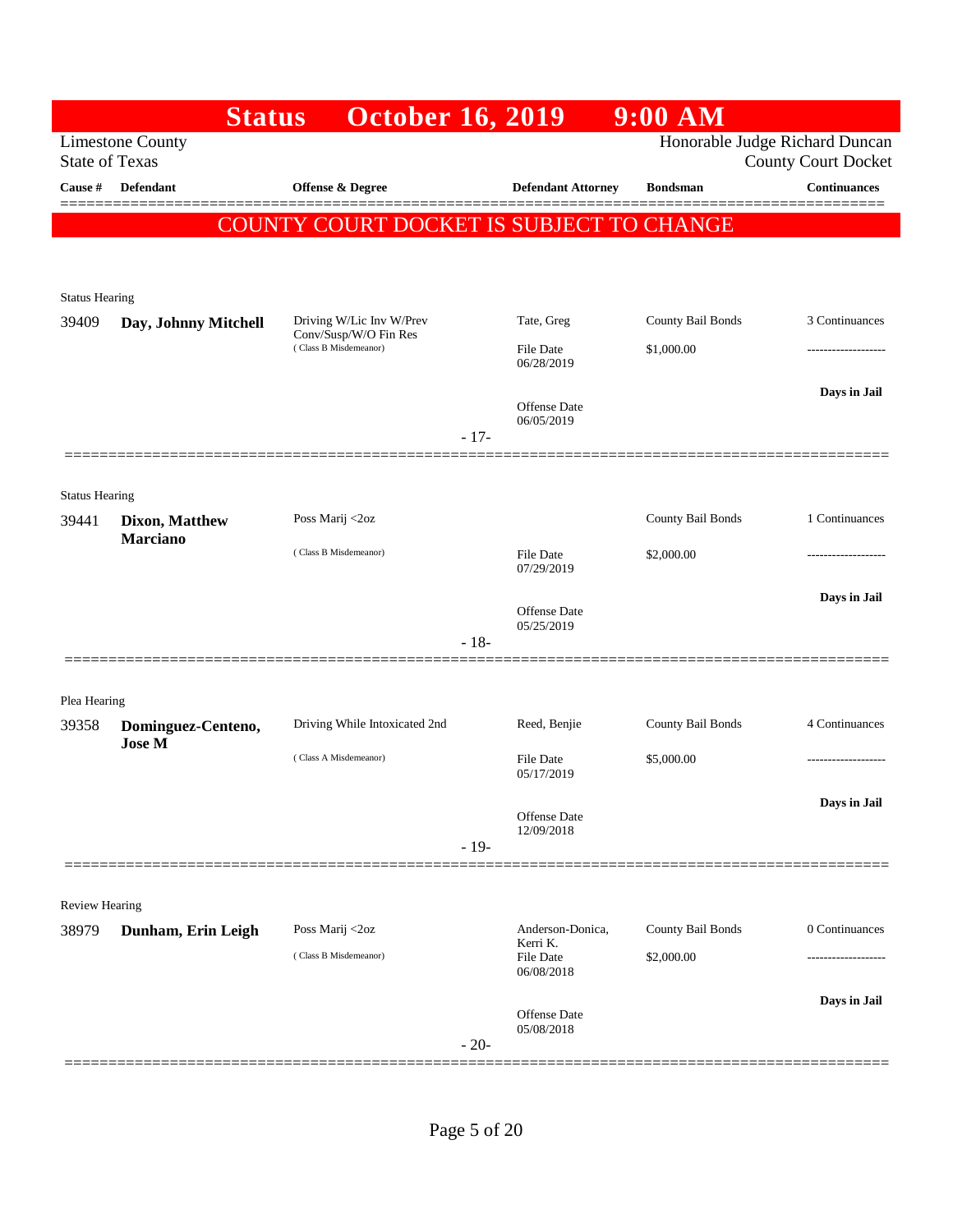|                       | <b>Status</b>                                    | <b>October 16, 2019</b>                  |                                   | $9:00$ AM                       |                                      |
|-----------------------|--------------------------------------------------|------------------------------------------|-----------------------------------|---------------------------------|--------------------------------------|
|                       | <b>Limestone County</b><br><b>State of Texas</b> |                                          |                                   | Honorable Judge Richard Duncan  | <b>County Court Docket</b>           |
| Cause #               | <b>Defendant</b>                                 | Offense & Degree                         | <b>Defendant Attorney</b>         | <b>Bondsman</b>                 | <b>Continuances</b>                  |
|                       |                                                  | COUNTY COURT DOCKET IS SUBJECT TO CHANGE |                                   |                                 |                                      |
|                       |                                                  |                                          |                                   |                                 |                                      |
| <b>Status Hearing</b> |                                                  |                                          |                                   |                                 |                                      |
| 39101                 | <b>Duoto, Lacey Ross</b>                         | Theft Prop >=\$100<\$750                 |                                   | A-Freedom Bail Bonds            | 2 Continuances                       |
|                       |                                                  | (Class B Misdemeanor)                    | File Date<br>10/01/2018           | \$2,000.00                      | ------------------                   |
|                       |                                                  |                                          | <b>Offense Date</b>               |                                 | Days in Jail                         |
|                       |                                                  |                                          | 07/19/2018<br>$-21-$              |                                 |                                      |
|                       |                                                  |                                          |                                   |                                 |                                      |
| Review Hearing        |                                                  |                                          |                                   |                                 |                                      |
| 38582                 | <b>Farris, Kyle Mitchell</b>                     | Poss Marij <2oz<br>(Class B Misdemeanor) | Reed, Benjie<br><b>File Date</b>  | County Bail Bonds<br>\$2,500.00 | 0 Continuances<br>------------------ |
|                       |                                                  |                                          | 07/25/2017                        |                                 |                                      |
|                       |                                                  |                                          | <b>Offense Date</b><br>06/11/2017 |                                 | Days in Jail                         |
|                       |                                                  |                                          | $-22-$                            |                                 |                                      |
|                       |                                                  |                                          |                                   |                                 |                                      |
| Plea Hearing<br>39307 | <b>Finley, Brenda Louise</b>                     | Driving While Intoxicated 2nd            | Reed, Benjie                      | Reed, Benjie                    | 5 Continuances                       |
|                       |                                                  | (Class A Misdemeanor)                    | File Date<br>04/09/2019           | \$5,000.00                      | -----------------                    |
|                       |                                                  |                                          |                                   |                                 | Days in Jail                         |
|                       |                                                  |                                          | Offense Date<br>12/12/2018        |                                 |                                      |
|                       |                                                  |                                          | $23-$                             |                                 |                                      |
| <b>Status Hearing</b> |                                                  |                                          |                                   |                                 |                                      |
| 39367                 | <b>Gibson, Rex Stade</b>                         | Driving While Intoxicated 2nd            | Prisner, Drew                     | County Bail Bonds               | 2 Continuances                       |
|                       |                                                  | (Class A Misdemeanor)                    | File Date<br>05/23/2019           | \$3,000.00                      |                                      |
|                       |                                                  |                                          | Offense Date                      |                                 | Days in Jail                         |
|                       |                                                  | $-24-$                                   | 04/06/2019                        |                                 |                                      |
|                       |                                                  |                                          |                                   |                                 |                                      |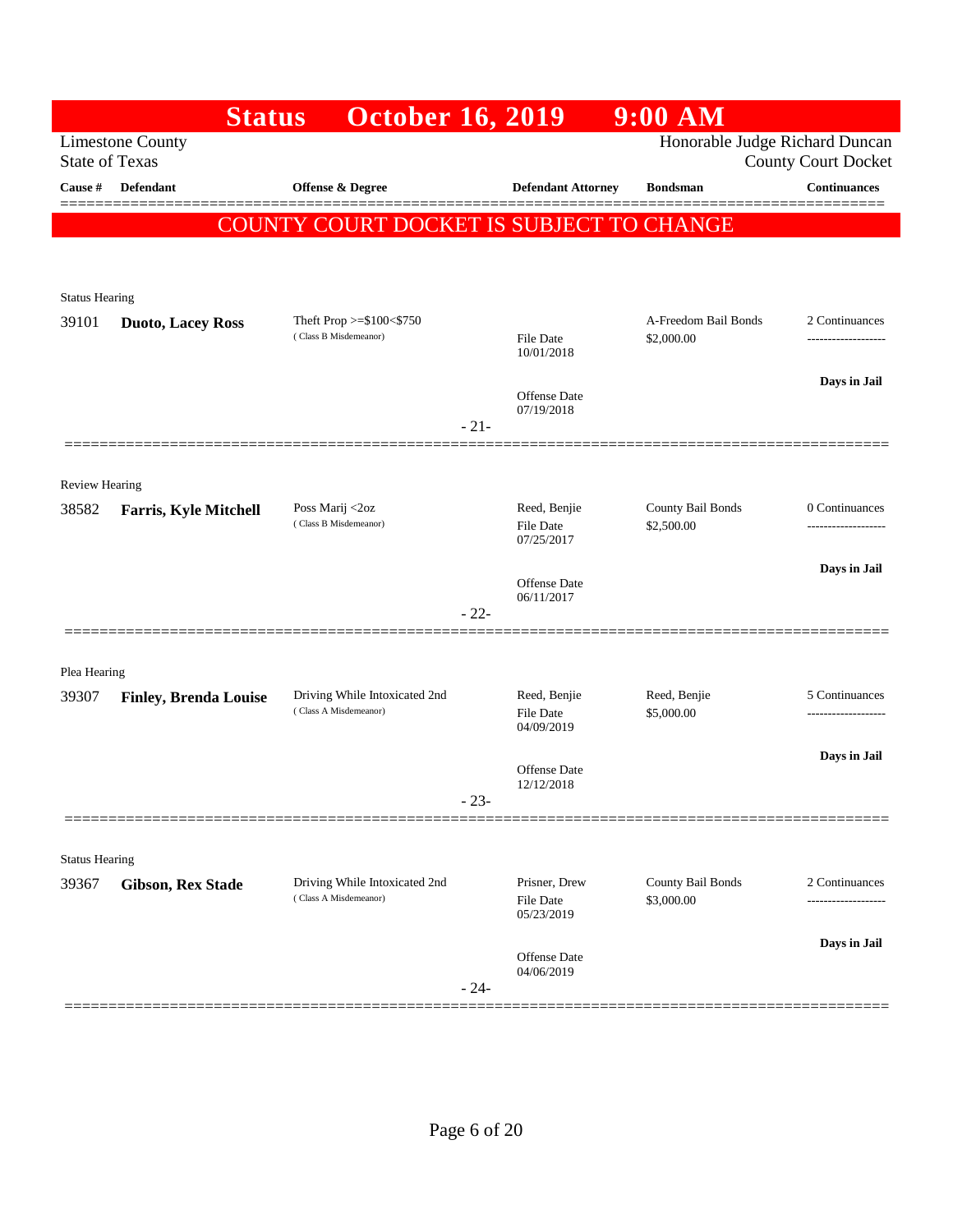|                                | <b>Status</b>                                    | <b>October 16, 2019</b>                          |                                | $9:00$ AM         |                                                              |
|--------------------------------|--------------------------------------------------|--------------------------------------------------|--------------------------------|-------------------|--------------------------------------------------------------|
|                                | <b>Limestone County</b><br><b>State of Texas</b> |                                                  |                                |                   | Honorable Judge Richard Duncan<br><b>County Court Docket</b> |
| Cause #                        | <b>Defendant</b>                                 | Offense & Degree                                 | <b>Defendant Attorney</b>      | <b>Bondsman</b>   | <b>Continuances</b>                                          |
|                                |                                                  | COUNTY COURT DOCKET IS SUBJECT TO CHANGE         |                                |                   |                                                              |
|                                |                                                  |                                                  |                                |                   |                                                              |
|                                |                                                  |                                                  |                                |                   |                                                              |
| <b>Status Hearing</b><br>39368 |                                                  | Resist Arrest Search Or Transport                | Prisner, Drew                  | County Bail Bonds | 2 Continuances                                               |
|                                | <b>Gibson, Rex Stade</b>                         | (Class A Misdemeanor)                            | <b>File Date</b><br>05/23/2019 | \$3,000.00        | ------------------                                           |
|                                |                                                  |                                                  | <b>Offense Date</b>            |                   | Days in Jail                                                 |
|                                |                                                  | $-25-$                                           | 04/06/2019                     |                   |                                                              |
|                                |                                                  |                                                  |                                |                   |                                                              |
| <b>Status Hearing</b>          |                                                  |                                                  |                                |                   |                                                              |
| 39404                          | Gladden, Katelyn<br>Hope                         | Poss Marij <2oz                                  | Spivey, Shirley                | County Bail Bonds | 3 Continuances                                               |
|                                |                                                  | (Class B Misdemeanor)                            | <b>File Date</b><br>06/27/2019 | \$2,000.00        | -----------------                                            |
|                                |                                                  |                                                  | <b>Offense Date</b>            |                   | Days in Jail                                                 |
|                                |                                                  | $-26-$                                           | 05/22/2019                     |                   |                                                              |
|                                |                                                  |                                                  |                                |                   |                                                              |
| <b>Status Hearing</b>          |                                                  |                                                  |                                |                   |                                                              |
| 39326                          | <b>Gonzalez Flores, Jose</b><br>Raul             | Driving While Intoxicated Bac >=0.15             | Sanders, Raymond L.            | County Bail Bonds | 4 Continuances                                               |
|                                |                                                  | (Class A Misdemeanor)                            | <b>File Date</b><br>04/16/2019 | \$2,000.00        |                                                              |
|                                |                                                  |                                                  | Offense Date                   |                   | Days in Jail                                                 |
|                                |                                                  | $-27-$                                           | 01/14/2019                     |                   |                                                              |
|                                |                                                  |                                                  |                                |                   |                                                              |
| <b>Status Hearing</b>          |                                                  |                                                  |                                |                   |                                                              |
| 39327                          | <b>Gonzalez Flores, Jose</b><br>Raul             | Duty On Striking Fixture/Hwy<br>Landscape>=\$200 | Sanders, Raymond L.            | County Bail Bonds | 4 Continuances                                               |
|                                |                                                  | (Class B Misdemeanor)                            | <b>File Date</b><br>04/16/2019 | \$2,000.00        |                                                              |
|                                |                                                  |                                                  |                                |                   | Days in Jail                                                 |
|                                |                                                  |                                                  | Offense Date<br>01/14/2019     |                   |                                                              |
|                                |                                                  | $-28-$                                           |                                |                   |                                                              |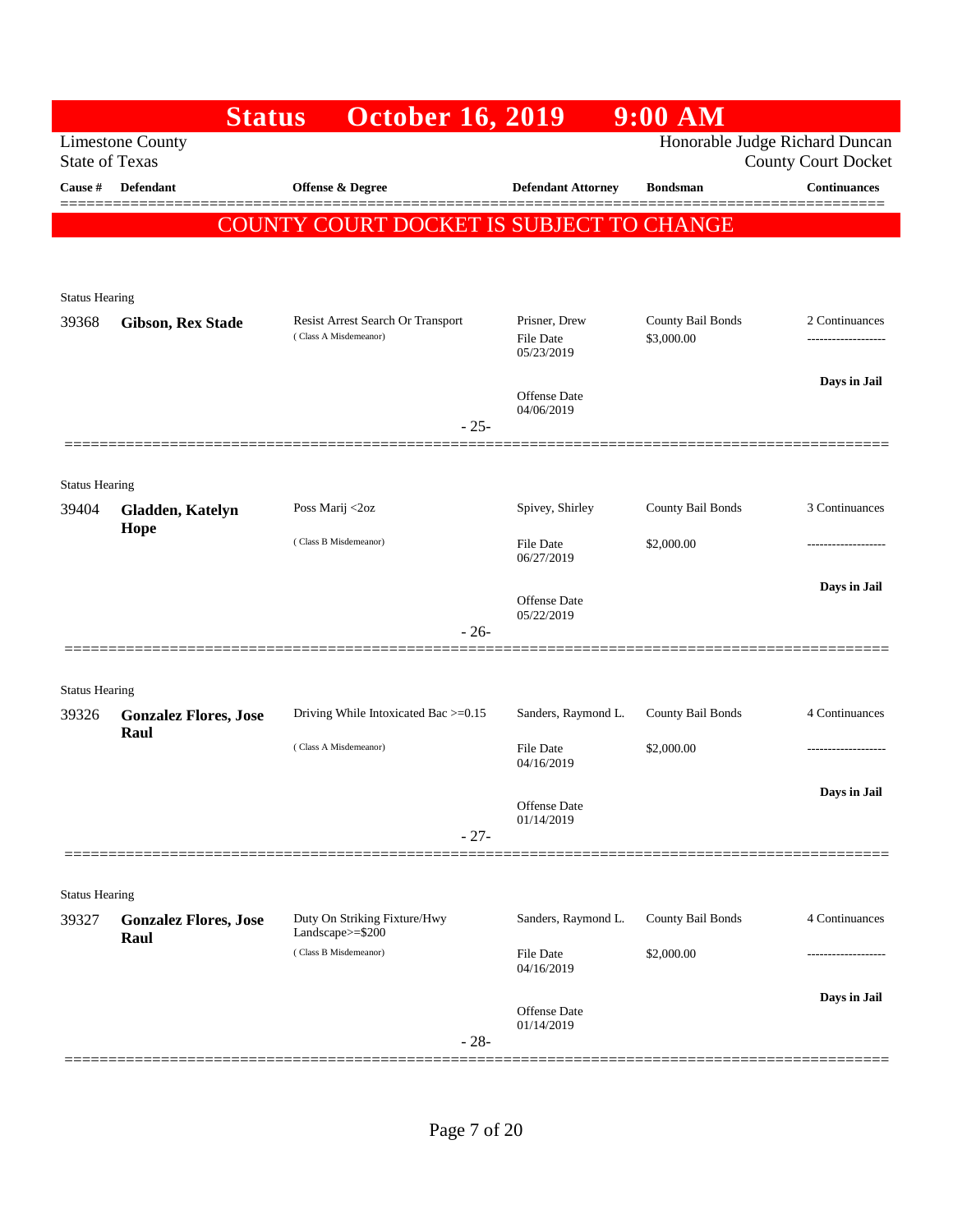|                       | <b>Status</b>                                         | <b>October 16, 2019</b>                    |                                | $9:00$ $\overline{AM}$ |                                |
|-----------------------|-------------------------------------------------------|--------------------------------------------|--------------------------------|------------------------|--------------------------------|
|                       | <b>Limestone County</b>                               |                                            |                                |                        | Honorable Judge Richard Duncan |
| <b>State of Texas</b> |                                                       |                                            |                                |                        | <b>County Court Docket</b>     |
| Cause #               | <b>Defendant</b>                                      | <b>Offense &amp; Degree</b>                | <b>Defendant Attorney</b>      | <b>Bondsman</b>        | <b>Continuances</b>            |
|                       |                                                       | COUNTY COURT DOCKET IS SUBJECT TO CHANGE   |                                |                        |                                |
|                       |                                                       |                                            |                                |                        |                                |
|                       |                                                       |                                            |                                |                        |                                |
| <b>Status Hearing</b> |                                                       | Fail To Identify Giving False/Ficitious    | Reed, Benjie                   | Reed, Benjie           | 3 Continuances                 |
| 39394                 | Green, Christina<br><b>Marie</b>                      | Info                                       |                                |                        |                                |
|                       |                                                       | (Class B Misdemeanor)                      | <b>File Date</b><br>06/24/2019 | \$2,000.00             |                                |
|                       |                                                       |                                            |                                |                        |                                |
|                       |                                                       |                                            | <b>Offense Date</b>            |                        | Days in Jail                   |
|                       |                                                       | $-29-$                                     | 01/26/2019                     |                        |                                |
|                       |                                                       |                                            |                                |                        |                                |
|                       |                                                       |                                            |                                |                        |                                |
| 38918                 | Hearing On Motion To Revoke Probation<br>Guzman, Juan | Evading Arrest Detention; Motion To        | Reed, Benjie                   | Reed, Benjie           | 0 Continuances                 |
|                       | <b>Antonio</b>                                        | <b>Revoke Probation</b>                    |                                |                        |                                |
|                       |                                                       | (Class A Misdemeanor; Class A Misdemeanor) | <b>File Date</b><br>04/30/2018 | \$3,500.00             |                                |
|                       |                                                       |                                            |                                |                        | Days in Jail                   |
|                       |                                                       |                                            | <b>Offense Date</b>            |                        |                                |
|                       |                                                       |                                            | 01/25/2018;<br>09/03/2019      |                        |                                |
|                       |                                                       | $-30-$                                     |                                |                        |                                |
|                       |                                                       |                                            |                                |                        |                                |
| <b>Status Hearing</b> |                                                       |                                            |                                |                        |                                |
| 39443                 | Guzman, Juan                                          | Driving While Intoxicated Bac >=0.15       |                                | County Bail Bonds      | 1 Continuances                 |
|                       | <b>Antonio</b>                                        | (Class A Misdemeanor)                      | File Date                      | \$5,000.00             |                                |
|                       |                                                       |                                            | 08/02/2019                     |                        |                                |
|                       |                                                       |                                            | <b>Offense Date</b>            |                        | Days in Jail                   |
|                       |                                                       |                                            | 05/23/2019                     |                        |                                |
|                       |                                                       | $-31-$                                     |                                |                        |                                |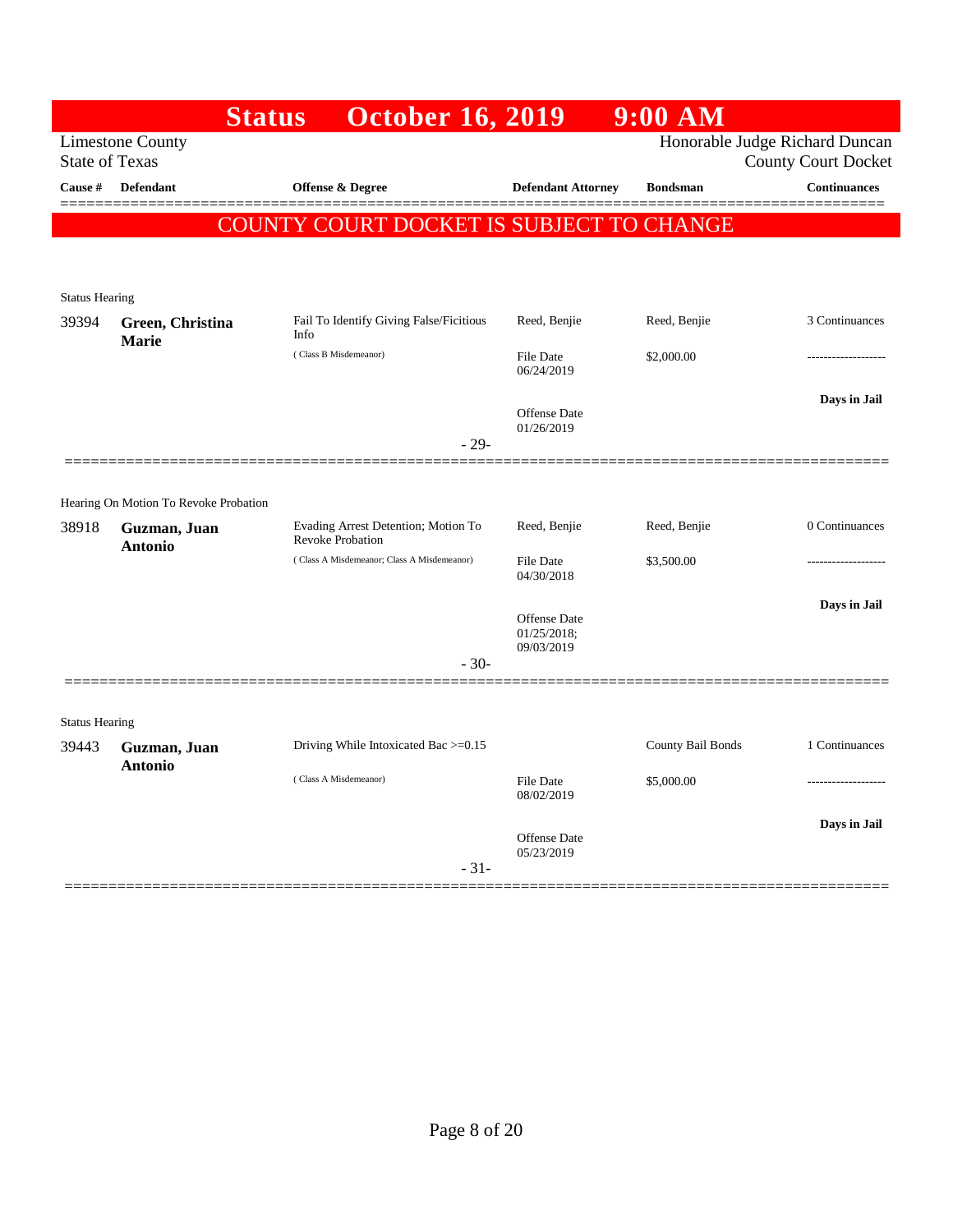| <b>Limestone County</b>      |                                                                                           |                                                                                    |                                |                                                                                                                                  | Honorable Judge Richard Duncan<br><b>County Court Docket</b>                                           |
|------------------------------|-------------------------------------------------------------------------------------------|------------------------------------------------------------------------------------|--------------------------------|----------------------------------------------------------------------------------------------------------------------------------|--------------------------------------------------------------------------------------------------------|
| <b>Defendant</b>             | Offense & Degree                                                                          |                                                                                    | <b>Defendant Attorney</b>      | <b>Bondsman</b>                                                                                                                  | <b>Continuances</b>                                                                                    |
|                              |                                                                                           |                                                                                    |                                |                                                                                                                                  |                                                                                                        |
|                              |                                                                                           |                                                                                    |                                |                                                                                                                                  |                                                                                                        |
| <b>Status Hearing</b>        |                                                                                           |                                                                                    |                                |                                                                                                                                  |                                                                                                        |
| Harris, Anthony              | Assault Cause Bodily Inj.                                                                 |                                                                                    |                                | Freebird Bail Bonds                                                                                                              | 3 Continuances                                                                                         |
|                              | (Class A Misdemeanor)                                                                     |                                                                                    | <b>File Date</b><br>06/04/2019 | \$3,000.00                                                                                                                       |                                                                                                        |
|                              |                                                                                           |                                                                                    | <b>Offense Date</b>            |                                                                                                                                  | Days in Jail                                                                                           |
|                              |                                                                                           | $-32-$                                                                             |                                |                                                                                                                                  |                                                                                                        |
|                              |                                                                                           |                                                                                    |                                |                                                                                                                                  |                                                                                                        |
| <b>Hensley, Michael Litz</b> | Assault Cause Bodily Inj.                                                                 |                                                                                    |                                | Personal Bond                                                                                                                    | 1 Continuances<br>------------------                                                                   |
|                              |                                                                                           |                                                                                    | 08/08/2019                     |                                                                                                                                  |                                                                                                        |
|                              |                                                                                           |                                                                                    | <b>Offense Date</b>            |                                                                                                                                  | Days in Jail                                                                                           |
|                              |                                                                                           | $-33-$                                                                             |                                |                                                                                                                                  |                                                                                                        |
| <b>Review Hearing</b>        |                                                                                           |                                                                                    |                                |                                                                                                                                  |                                                                                                        |
| Hernandez, Gilbert           | Assault Cause Bodily Inj.                                                                 |                                                                                    | Burkeen, Daniel                | Personal Bond                                                                                                                    | 3 Continuances                                                                                         |
|                              | (Class A Misdemeanor)                                                                     |                                                                                    | File Date<br>03/19/2019        | \$2,500.00                                                                                                                       | -------------------                                                                                    |
|                              |                                                                                           |                                                                                    |                                |                                                                                                                                  | Days in Jail                                                                                           |
|                              |                                                                                           | $-34-$                                                                             | 01/10/2019                     |                                                                                                                                  |                                                                                                        |
|                              |                                                                                           |                                                                                    |                                |                                                                                                                                  |                                                                                                        |
| <b>Status Hearing</b>        |                                                                                           |                                                                                    |                                |                                                                                                                                  |                                                                                                        |
| Ramon                        |                                                                                           |                                                                                    |                                |                                                                                                                                  | 3 Continuances                                                                                         |
|                              |                                                                                           |                                                                                    | 06/14/2019                     |                                                                                                                                  |                                                                                                        |
|                              |                                                                                           |                                                                                    | Offense Date                   |                                                                                                                                  | Days in Jail                                                                                           |
|                              |                                                                                           | $-35-$                                                                             |                                |                                                                                                                                  |                                                                                                        |
|                              | <b>State of Texas</b><br><b>Wayne</b><br><b>Status Hearing</b><br>Joe<br>Hobbs, Broderick | <b>Status</b><br>(Class A Misdemeanor)<br>Poss Marij <2oz<br>(Class B Misdemeanor) |                                | <b>October 16, 2019</b><br>04/14/2019<br><b>File Date</b><br>06/02/2019<br>Offense Date<br>Tate, Greg<br>File Date<br>05/08/2019 | $9:00$ AM<br>COUNTY COURT DOCKET IS SUBJECT TO CHANGE<br>\$3,000.00<br>County Bail Bonds<br>\$1,000.00 |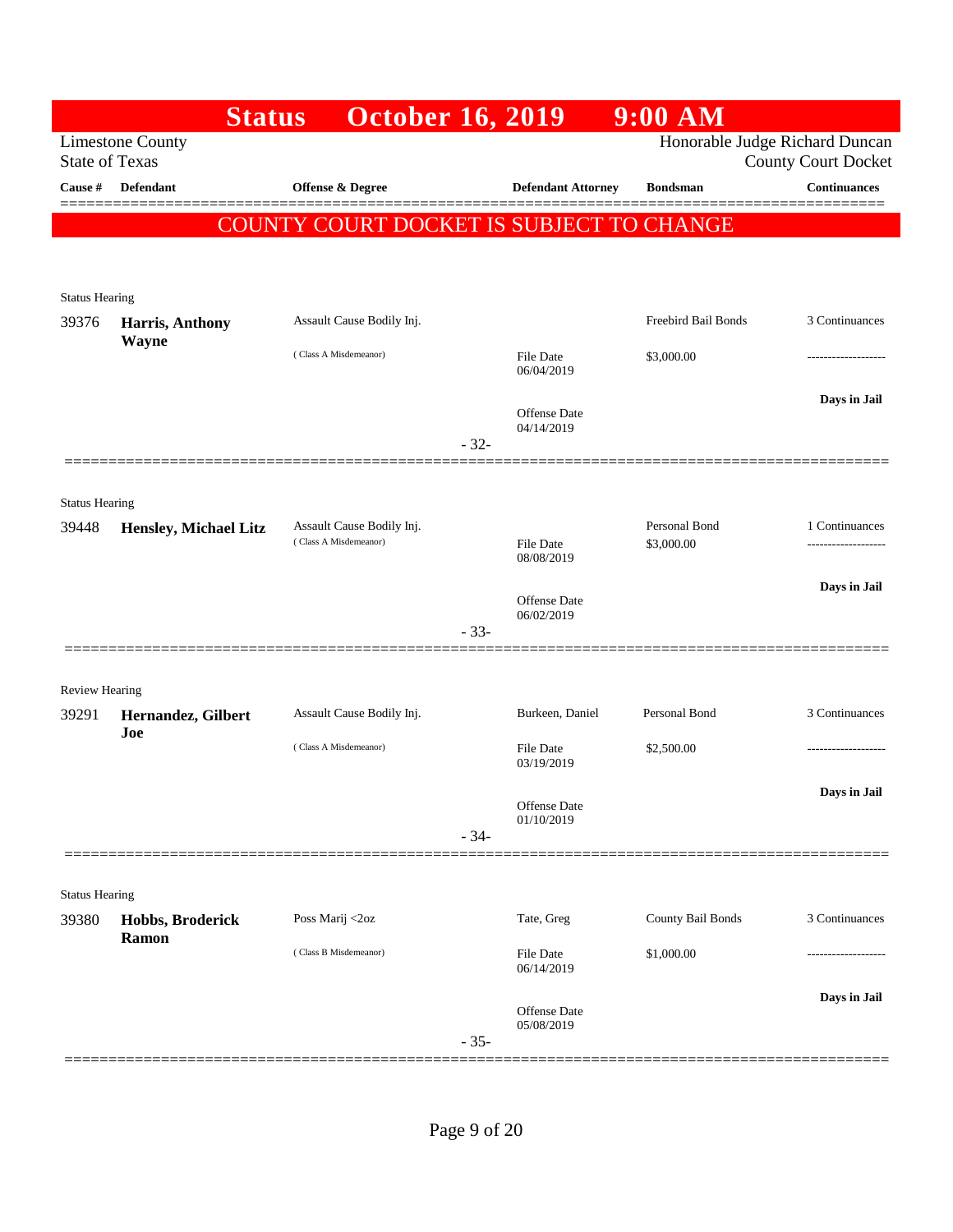|                       |                              | <b>October 16, 2019</b><br><b>Status</b>             |        |                                   | $9:00$ AM                       |                                                              |
|-----------------------|------------------------------|------------------------------------------------------|--------|-----------------------------------|---------------------------------|--------------------------------------------------------------|
| <b>State of Texas</b> | <b>Limestone County</b>      |                                                      |        |                                   |                                 | Honorable Judge Richard Duncan<br><b>County Court Docket</b> |
| Cause #               | Defendant                    | Offense & Degree                                     |        | <b>Defendant Attorney</b>         | <b>Bondsman</b>                 | <b>Continuances</b>                                          |
|                       |                              | COUNTY COURT DOCKET IS SUBJECT TO CHANGE             |        |                                   |                                 |                                                              |
|                       |                              |                                                      |        |                                   |                                 |                                                              |
| <b>Review Hearing</b> |                              |                                                      |        |                                   |                                 |                                                              |
| 39249                 | <b>Holder, James David</b>   | Driving W/Lic Inv W/Prev<br>Conv/Susp/W/O Fin Res    |        |                                   | County Bail Bonds               | 6 Continuances                                               |
|                       |                              | (Class B Misdemeanor)                                |        | File Date<br>02/13/2019           | \$1,000.00                      |                                                              |
|                       |                              |                                                      |        |                                   |                                 | Days in Jail                                                 |
|                       |                              |                                                      | $-36-$ | <b>Offense Date</b><br>11/06/2018 |                                 |                                                              |
|                       |                              |                                                      |        |                                   |                                 |                                                              |
| <b>Status Hearing</b> |                              |                                                      |        |                                   |                                 |                                                              |
| 39020                 | Jackson, James Ray,<br>Jr.   | <b>Assault Causes Bodily Injury Family</b><br>Member |        | Reed, Stephen M.                  | Stephen Reed                    | 3 Continuances                                               |
|                       |                              | (Class A Misdemeanor)                                |        | File Date<br>07/17/2018           | \$1,000.00                      | ------------------                                           |
|                       |                              |                                                      |        |                                   |                                 | Days in Jail                                                 |
|                       |                              |                                                      |        | <b>Offense Date</b><br>06/14/2018 |                                 |                                                              |
|                       |                              |                                                      | $-37-$ |                                   |                                 |                                                              |
| <b>Status Hearing</b> |                              |                                                      |        |                                   |                                 |                                                              |
| 39423                 | <b>Jones, Micheal Issiah</b> | Driving W/Lic Inv W/Prev<br>Conv/Susp/W/O Fin Res    |        | Reed, Justin                      | Reed, Justin                    | 2 Continuances                                               |
|                       |                              | (Class B Misdemeanor)                                |        | File Date<br>07/18/2019           | \$2,500.00                      |                                                              |
|                       |                              |                                                      |        |                                   |                                 | Days in Jail                                                 |
|                       |                              |                                                      | $-38-$ | Offense Date<br>06/19/2019        |                                 |                                                              |
|                       |                              |                                                      |        |                                   |                                 |                                                              |
| Plea Hearing          |                              |                                                      |        |                                   |                                 |                                                              |
| 38790                 | <b>Lang, James Barry</b>     | Poss Marij <2oz<br>(Class B Misdemeanor)             |        | Reed, Justin<br>File Date         | County Bail Bonds<br>\$2,000.00 | 15 Continuances<br>------------------                        |
|                       |                              |                                                      |        | 01/19/2018                        |                                 |                                                              |
|                       |                              |                                                      |        | Offense Date                      |                                 | Days in Jail                                                 |
|                       |                              |                                                      | $-39-$ | 11/04/2017                        |                                 |                                                              |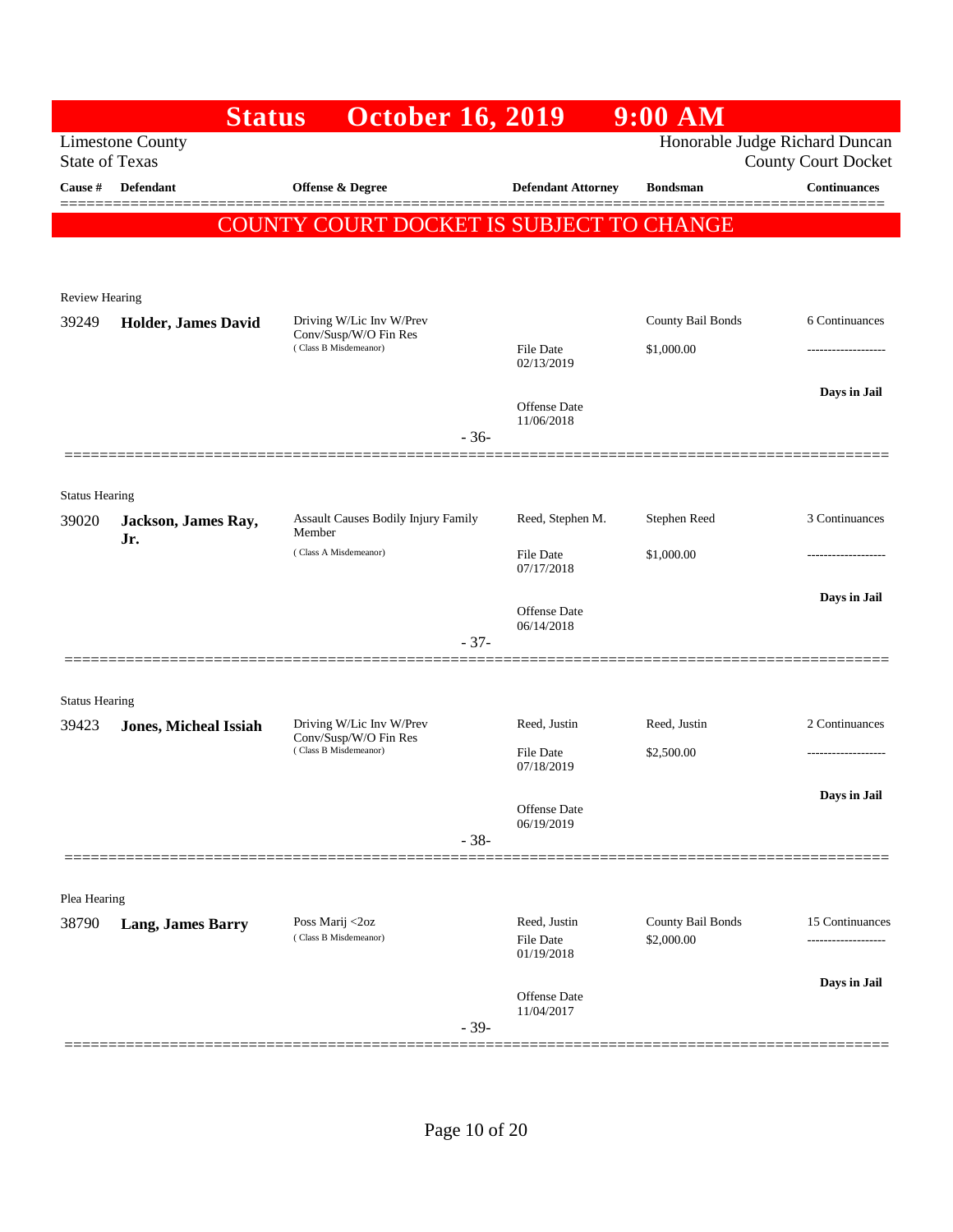|                       | <b>Status</b>                                    | <b>October 16, 2019</b>                                  |                                                | $9:00$ AM                      |                                       |
|-----------------------|--------------------------------------------------|----------------------------------------------------------|------------------------------------------------|--------------------------------|---------------------------------------|
|                       | <b>Limestone County</b><br><b>State of Texas</b> |                                                          |                                                | Honorable Judge Richard Duncan | <b>County Court Docket</b>            |
| Cause #               | Defendant                                        | Offense & Degree                                         | <b>Defendant Attorney</b>                      | <b>Bondsman</b>                | <b>Continuances</b>                   |
|                       |                                                  | COUNTY COURT DOCKET IS SUBJECT TO CHANGE                 |                                                |                                |                                       |
|                       |                                                  |                                                          |                                                |                                |                                       |
|                       |                                                  |                                                          |                                                |                                |                                       |
| Plea Hearing          |                                                  | Criminal Mischief >=\$100<\$750                          | Reed, Justin                                   | <b>Falls County Bonding</b>    | 9 Continuances                        |
| 38833                 | <b>Lang, James Barry</b>                         | (Class B Misdemeanor)                                    | <b>File Date</b><br>02/19/2018                 | \$1,500.00                     | -----------------                     |
|                       |                                                  |                                                          | Offense Date<br>10/24/2017                     |                                | Days in Jail                          |
|                       |                                                  | $-40-$                                                   |                                                |                                |                                       |
|                       |                                                  |                                                          |                                                |                                |                                       |
| <b>Status Hearing</b> |                                                  |                                                          |                                                |                                |                                       |
| 38832                 | Lichty, Steven Ray, II                           | Poss Marij <2oz<br>(Class B Misdemeanor)                 | Reed, Justin<br><b>File Date</b><br>02/19/2018 | Personal Bond<br>\$2,000.00    | 3 Continuances<br>------------------  |
|                       |                                                  |                                                          | <b>Offense Date</b>                            |                                | Days in Jail                          |
|                       |                                                  | - 41-                                                    | 01/27/2018                                     |                                |                                       |
|                       | ===============                                  |                                                          |                                                |                                |                                       |
| <b>Status Hearing</b> |                                                  |                                                          |                                                |                                |                                       |
| 38893                 | Lichty, Steven Ray, II                           | Bail Jumping And Fail To Appear<br>(Class A Misdemeanor) | Reed, Justin<br><b>File Date</b>               | Reed, Justin<br>\$4,000.00     | 3 Continuances<br>------------------- |
|                       |                                                  |                                                          | 04/23/2018                                     |                                |                                       |
|                       |                                                  |                                                          | <b>Offense</b> Date                            |                                | Days in Jail                          |
|                       |                                                  | - 42-                                                    | 04/12/2018                                     |                                |                                       |
|                       |                                                  |                                                          |                                                |                                |                                       |
| <b>Status Hearing</b> |                                                  |                                                          |                                                |                                |                                       |
| 39454                 | <b>Marez, Marlon Daniel</b>                      | <b>Assault Causes Bodily Injury Family</b><br>Member     | Sanders, Raymond L.                            | Personal Bond                  | 2 Continuances                        |
|                       |                                                  | (Class A Misdemeanor)                                    | File Date<br>08/20/2019                        | \$1,000.00                     | .                                     |
|                       |                                                  |                                                          |                                                |                                | Days in Jail                          |
|                       |                                                  | $-43-$                                                   | Offense Date<br>07/17/2019                     |                                |                                       |
|                       |                                                  |                                                          |                                                |                                |                                       |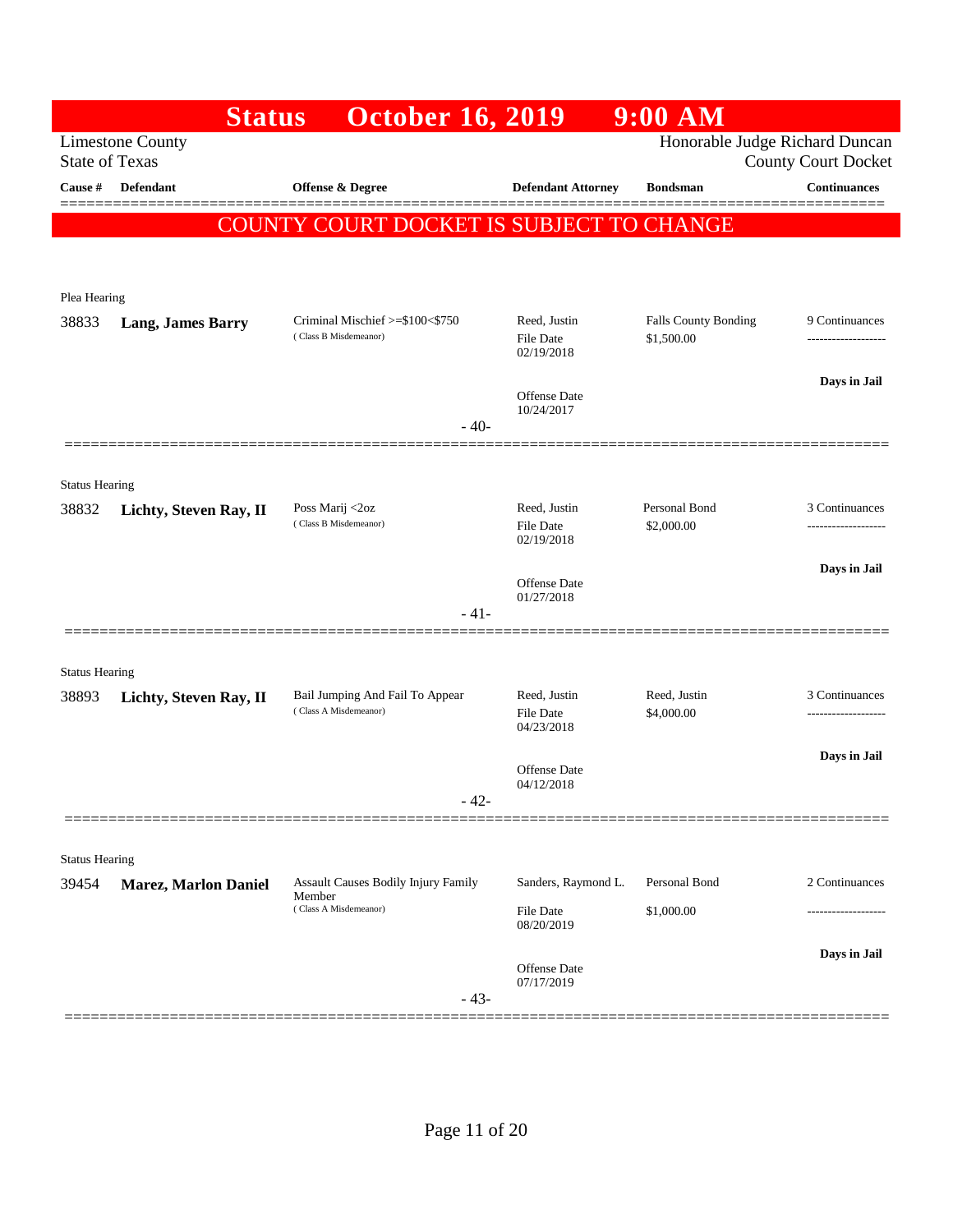|                                | <b>Status</b>                    | <b>October 16, 2019</b>                            |                                   | $9:00$ AM                       |                            |
|--------------------------------|----------------------------------|----------------------------------------------------|-----------------------------------|---------------------------------|----------------------------|
| <b>State of Texas</b>          | <b>Limestone County</b>          |                                                    |                                   | Honorable Judge Richard Duncan  | <b>County Court Docket</b> |
| Cause #                        | Defendant                        | <b>Offense &amp; Degree</b>                        | <b>Defendant Attorney</b>         | <b>Bondsman</b>                 | <b>Continuances</b>        |
|                                |                                  | COUNTY COURT DOCKET IS SUBJECT TO CHANGE           |                                   |                                 |                            |
|                                |                                  |                                                    |                                   |                                 |                            |
| <b>Status Hearing</b>          |                                  |                                                    |                                   |                                 |                            |
| 39129                          | <b>Mathison, Michelle</b>        | Poss Marij <2oz                                    | Reed, Justin                      | Rogers' Bail Bonds              | 3 Continuances             |
|                                | Lea                              | (Class B Misdemeanor)                              | File Date<br>10/24/2018           | \$2,000.00                      |                            |
|                                |                                  | - 44-                                              | Offense Date<br>08/31/2018        |                                 | Days in Jail               |
|                                |                                  |                                                    |                                   |                                 |                            |
| <b>Status Hearing</b>          |                                  |                                                    |                                   |                                 |                            |
| 39133                          | <b>Mathison, Michelle</b><br>Lea | Driving W/Lic Inv W/Prev<br>Conv/Susp/W/O Fin Res  | Reed, Justin                      | Rogers' Bail Bonds              | 3 Continuances             |
|                                |                                  | (Class B Misdemeanor)                              | <b>File Date</b><br>10/24/2018    | \$2,000.00                      |                            |
|                                |                                  |                                                    | Offense Date                      |                                 | Days in Jail               |
|                                |                                  | $-45-$                                             | 08/31/2018                        |                                 |                            |
|                                |                                  |                                                    |                                   |                                 |                            |
| <b>Status Hearing</b>          |                                  |                                                    |                                   |                                 |                            |
| 39149                          | McCoy, Jerome Shaun              | Driving While Intoxicated<br>(Class B Misdemeanor) | Reed, Justin<br><b>File Date</b>  | County Bail Bonds<br>\$2,500.00 | 8 Continuances             |
|                                |                                  |                                                    | 11/05/2018                        |                                 |                            |
|                                |                                  |                                                    | Offense Date<br>09/19/2018        |                                 | 6 Days in Jail             |
|                                |                                  | $-46-$                                             |                                   |                                 |                            |
|                                |                                  |                                                    |                                   |                                 |                            |
| <b>Status Hearing</b><br>39150 | McCoy, Jerome Shaun              | Resist Arrest Search Or Transport                  | Reed, Justin                      | County Bail Bonds               | 8 Continuances             |
|                                |                                  | (Class A Misdemeanor)                              | <b>File Date</b><br>11/05/2018    | \$2,500.00                      | .                          |
|                                |                                  |                                                    | <b>Offense Date</b><br>09/19/2018 |                                 | 6 Days in Jail             |
|                                |                                  | $-47-$                                             |                                   |                                 |                            |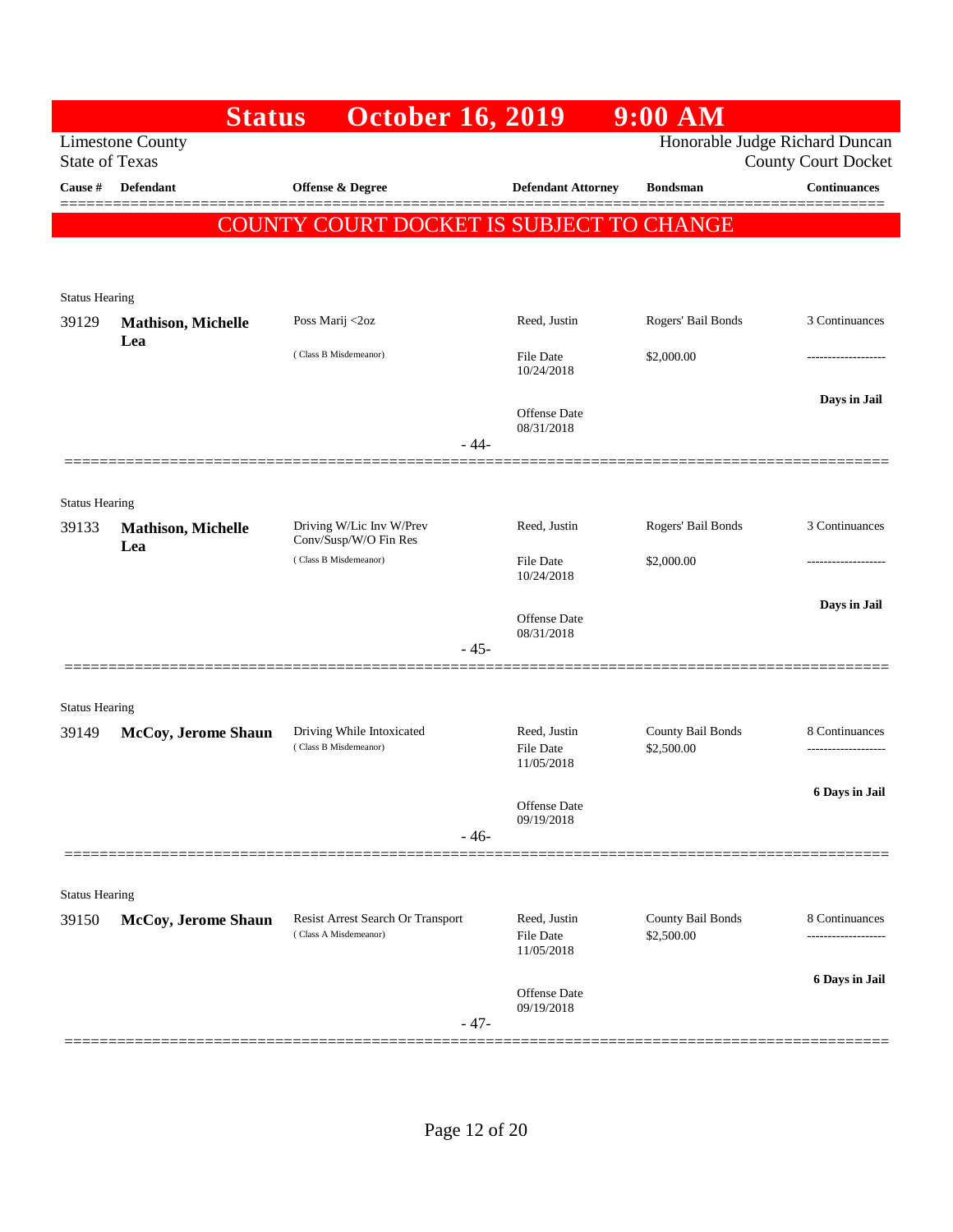|                                | <b>Status</b>                           | <b>October 16, 2019</b>                                    |                                         | $9:00$ AM                       |                                                              |
|--------------------------------|-----------------------------------------|------------------------------------------------------------|-----------------------------------------|---------------------------------|--------------------------------------------------------------|
| <b>State of Texas</b>          | <b>Limestone County</b>                 |                                                            |                                         |                                 | Honorable Judge Richard Duncan<br><b>County Court Docket</b> |
| Cause #                        | <b>Defendant</b>                        | Offense & Degree                                           | <b>Defendant Attorney</b>               | <b>Bondsman</b>                 | <b>Continuances</b>                                          |
|                                |                                         | COUNTY COURT DOCKET IS SUBJECT TO CHANGE                   |                                         |                                 |                                                              |
|                                |                                         |                                                            |                                         |                                 |                                                              |
| <b>Status Hearing</b>          |                                         |                                                            |                                         |                                 |                                                              |
| 39151                          | McCoy, Jerome Shaun                     | Resist Arrest Search Or Transport<br>(Class A Misdemeanor) | Reed, Justin<br>File Date<br>11/05/2018 | County Bail Bonds<br>\$2,500.00 | 8 Continuances<br>-------------------                        |
|                                |                                         |                                                            | <b>Offense Date</b><br>09/19/2018       |                                 | 6 Days in Jail                                               |
|                                |                                         | $-48-$                                                     |                                         |                                 |                                                              |
| <b>Status Hearing</b>          |                                         |                                                            |                                         |                                 |                                                              |
| 39439                          | <b>McGinn</b> , Dawlton<br><b>Tyler</b> | <b>Burglary Of Vehicle</b>                                 | Reed, Justin                            | Reed, Justin                    | 1 Continuances                                               |
|                                |                                         | (Class A Misdemeanor)                                      | <b>File Date</b><br>07/24/2019          | \$3,000.00                      | -----------------                                            |
|                                |                                         |                                                            | <b>Offense Date</b><br>05/01/2019       |                                 | 80 Days in Jail                                              |
|                                |                                         | $-49-$                                                     |                                         |                                 |                                                              |
| <b>Status Hearing</b>          |                                         |                                                            |                                         |                                 |                                                              |
| 39440                          | <b>McGinn</b> , Dawlton<br><b>Tyler</b> | <b>Evading Arrest Detention</b>                            | Reed, Justin                            | Reed, Justin                    | 1 Continuances                                               |
|                                |                                         | (Class A Misdemeanor)                                      | File Date<br>07/24/2019                 | \$3,000.00                      |                                                              |
|                                |                                         |                                                            | Offense Date                            |                                 | 80 Days in Jail                                              |
|                                |                                         | $-50-$                                                     | 05/01/2019                              |                                 |                                                              |
|                                |                                         |                                                            |                                         |                                 |                                                              |
| <b>Status Hearing</b><br>39064 | Norman, Christopher                     | Driving W/Lic Inv W/Prev                                   | Reed, Benjie                            | Reed, Benjie                    | 3 Continuances                                               |
|                                | <b>Tobias</b>                           | Conv/Susp/W/O Fin Res<br>(Class B Misdemeanor)             | <b>File Date</b>                        | \$1,000.00                      |                                                              |
|                                |                                         |                                                            | 08/22/2018                              |                                 | Days in Jail                                                 |
|                                |                                         | $-51-$                                                     | Offense Date<br>07/18/2018              |                                 |                                                              |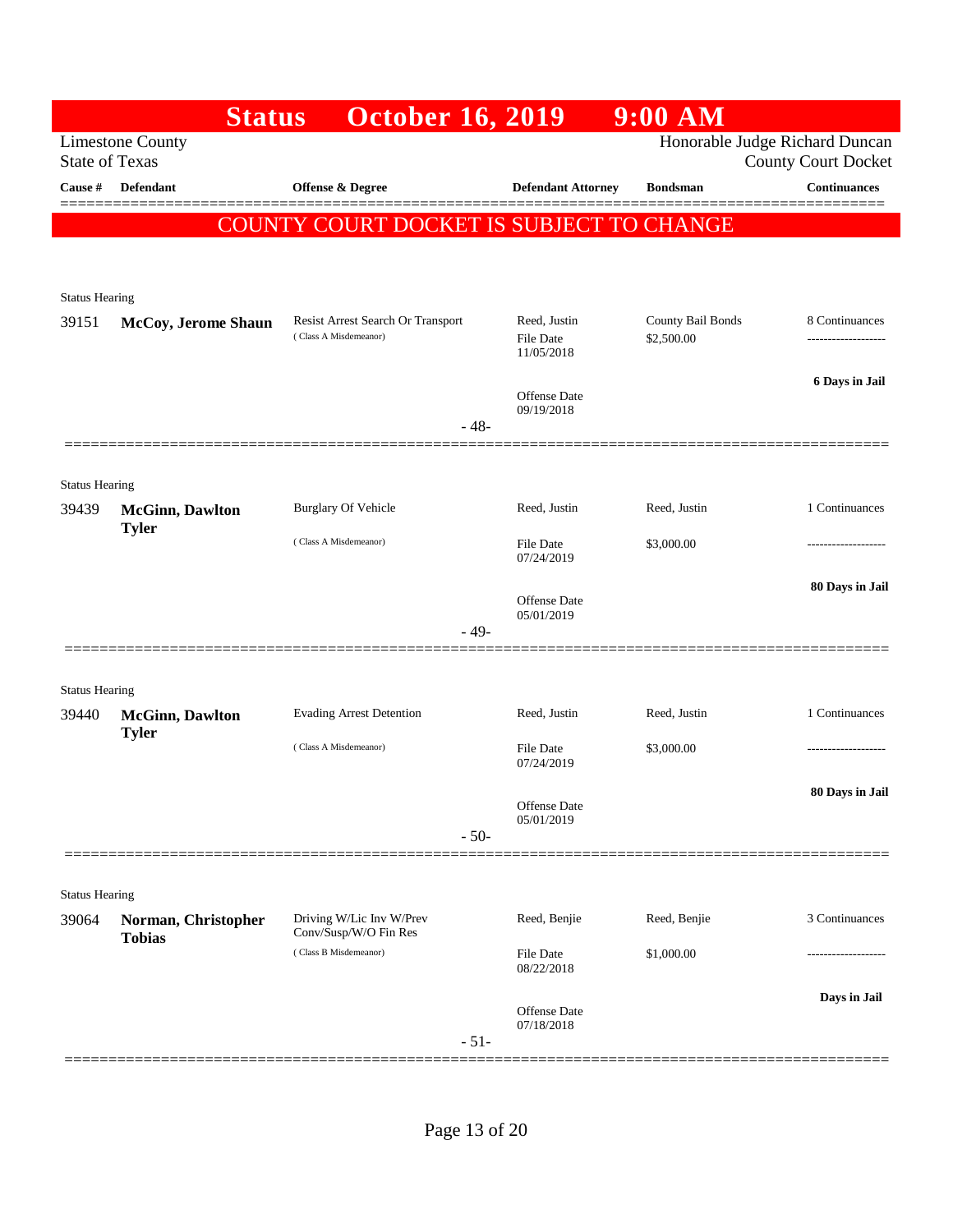|                                | <b>Status</b>                | <b>October 16, 2019</b>                         |                                                | $9:00$ AM                             |                                      |
|--------------------------------|------------------------------|-------------------------------------------------|------------------------------------------------|---------------------------------------|--------------------------------------|
| <b>State of Texas</b>          | <b>Limestone County</b>      |                                                 |                                                | Honorable Judge Richard Duncan        | <b>County Court Docket</b>           |
| Cause #                        | Defendant                    | Offense & Degree                                | <b>Defendant Attorney</b>                      | <b>Bondsman</b>                       | <b>Continuances</b>                  |
|                                |                              | COUNTY COURT DOCKET IS SUBJECT TO CHANGE        |                                                |                                       | ======                               |
|                                |                              |                                                 |                                                |                                       |                                      |
|                                |                              |                                                 |                                                |                                       |                                      |
| <b>Status Hearing</b>          |                              |                                                 |                                                |                                       |                                      |
| 39322                          | Olivarez, Carlos             | Terroristic Threat<br>(Class B Misdemeanor)     | Reed, Justin<br><b>File Date</b><br>04/16/2019 | Rockin' R Bailbonds LLC<br>\$1,500.00 | 4 Continuances<br>------------------ |
|                                |                              |                                                 | <b>Offense Date</b><br>02/19/2018              |                                       | Days in Jail                         |
|                                | =============                | $-52-$                                          |                                                |                                       |                                      |
|                                |                              |                                                 |                                                |                                       |                                      |
| <b>Status Hearing</b><br>39446 | Oliver, Jessica Lee          | Fail To Display Court Order                     | Reed, Stephen M.                               | Stephen Reed                          | 1 Continuances                       |
|                                |                              | (Occupational License)<br>(Misdemeanor Traffic) | File Date<br>08/07/2019                        | \$2,000.00                            |                                      |
|                                |                              | $-53-$                                          | Offense Date<br>06/20/2019                     |                                       | Days in Jail                         |
|                                |                              |                                                 |                                                |                                       |                                      |
| <b>Status Hearing</b>          |                              |                                                 |                                                |                                       |                                      |
| 39406                          | Parker, Eric William         | Assault Causes Bodily Injury Family<br>Member   | Reed, Justin                                   | Reed, Justin                          | 3 Continuances                       |
|                                |                              | (Class A Misdemeanor)                           | File Date<br>06/27/2019                        | \$3,000.00                            | ----------------                     |
|                                |                              |                                                 | Offense Date                                   |                                       | Days in Jail                         |
|                                |                              | $-54-$                                          | 02/11/2019                                     |                                       |                                      |
|                                |                              |                                                 |                                                |                                       |                                      |
| <b>Status Hearing</b>          |                              |                                                 |                                                |                                       |                                      |
| 39414                          | Posey, Kenneth<br>Wayne, Jr. | Poss Marij <2oz                                 | Reed, Benjie                                   | County Bail Bonds                     | 2 Continuances                       |
|                                |                              | (Class B Misdemeanor)                           | <b>File Date</b><br>07/03/2019                 | \$2,000.00                            |                                      |
|                                |                              |                                                 | Offense Date                                   |                                       | Days in Jail                         |
|                                |                              | $-55-$                                          | 05/22/2019                                     |                                       |                                      |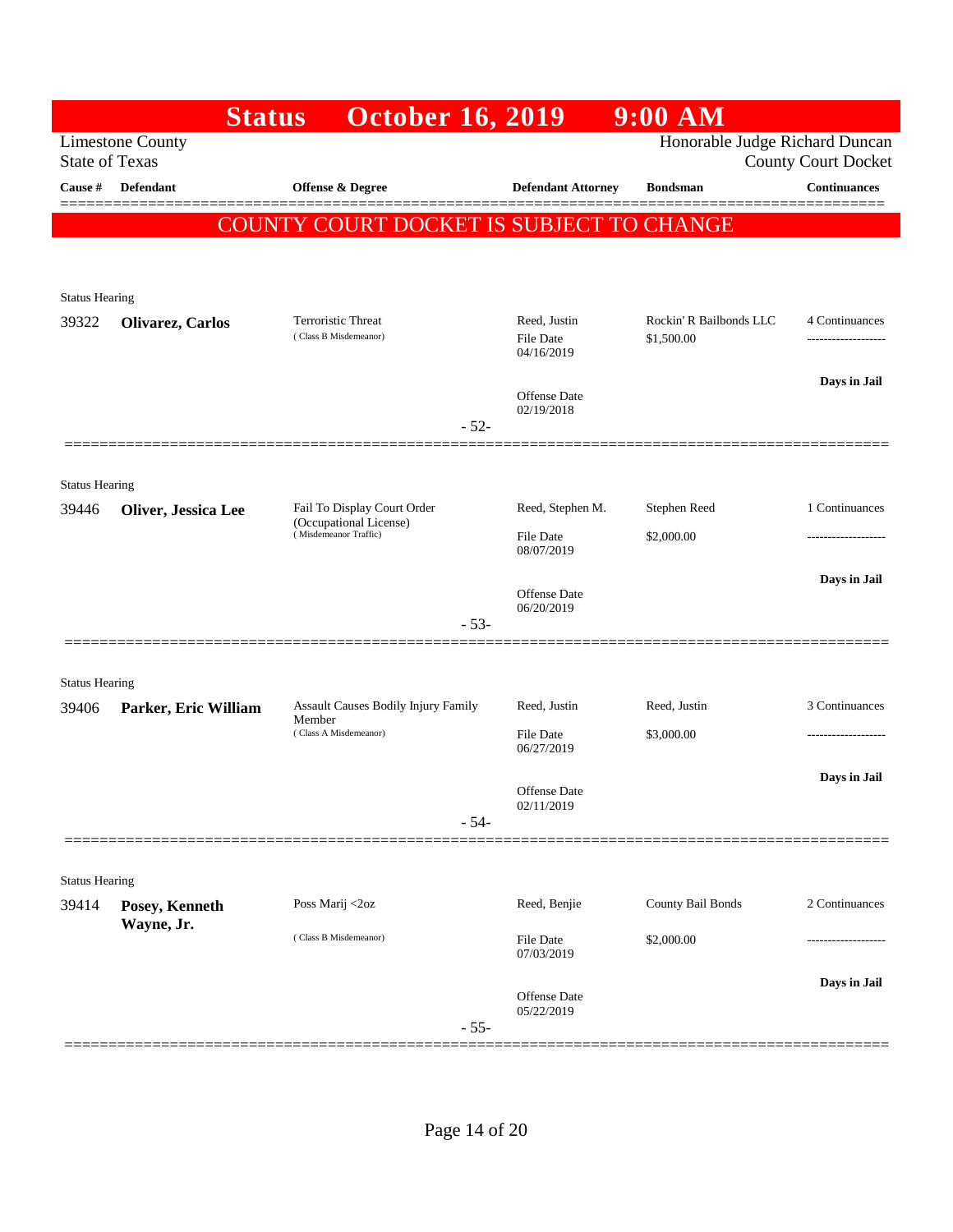|                       | <b>Status</b>                        | <b>October 16, 2019</b>                          |                                   | $9:00$ AM                      |                            |
|-----------------------|--------------------------------------|--------------------------------------------------|-----------------------------------|--------------------------------|----------------------------|
| <b>State of Texas</b> | <b>Limestone County</b>              |                                                  |                                   | Honorable Judge Richard Duncan | <b>County Court Docket</b> |
| Cause #               | <b>Defendant</b>                     | Offense & Degree                                 | <b>Defendant Attorney</b>         | <b>Bondsman</b>                | <b>Continuances</b>        |
|                       |                                      | COUNTY COURT DOCKET IS SUBJECT TO CHANGE         |                                   |                                |                            |
|                       |                                      |                                                  |                                   |                                |                            |
| <b>Status Hearing</b> |                                      |                                                  |                                   |                                |                            |
| 39375                 | Ramirez-Serrato,<br><b>Sebastian</b> | Driving While Intoxicated/Open Alch<br>Container |                                   | County Bail Bonds              | 3 Continuances             |
|                       |                                      | (Class B Misdemeanor)                            | File Date<br>06/04/2019           | \$2,000.00                     | ----------------           |
|                       |                                      |                                                  | Offense Date<br>05/03/2019        |                                | Days in Jail               |
|                       |                                      | $-56-$                                           |                                   |                                |                            |
|                       |                                      |                                                  |                                   |                                |                            |
| Plea Hearing<br>39410 | Retana, Priscilla<br><b>Nayeli</b>   | Poss Marij <2oz                                  | Reed, Benjie                      | County Bail Bonds              | 4 Continuances             |
|                       |                                      | (Class B Misdemeanor)                            | File Date<br>06/28/2019           | \$2,000.00                     | ---------------            |
|                       |                                      |                                                  | Offense Date                      |                                | Days in Jail               |
|                       |                                      | $-57-$                                           | 05/18/2019                        |                                |                            |
|                       |                                      |                                                  |                                   |                                |                            |
| <b>Status Hearing</b> |                                      |                                                  |                                   |                                |                            |
| 39377                 | Reyes-Harris, Abigail<br>Miquela     | Assault Causes Bodily Injury Family<br>Member    | Spivey, Shirley                   | Freebird Bail Bonds            | 3 Continuances             |
|                       |                                      | (Class A Misdemeanor)                            | <b>File Date</b><br>06/13/2019    | \$25,000.00                    | ------------------         |
|                       |                                      |                                                  | Offense Date                      |                                | Days in Jail               |
|                       |                                      | $-58-$                                           | 11/08/2018                        |                                |                            |
|                       |                                      |                                                  |                                   |                                |                            |
| <b>Status Hearing</b> |                                      |                                                  |                                   |                                |                            |
| 39459                 | Riddle, Wade Nolan                   | Poss Marij <2oz<br>(Class B Misdemeanor)         | <b>File Date</b><br>08/22/2019    | Personal Bond<br>\$2,000.00    | 1 Continuances             |
|                       |                                      |                                                  |                                   |                                | Days in Jail               |
|                       |                                      | $-59-$                                           | <b>Offense Date</b><br>05/22/2019 |                                |                            |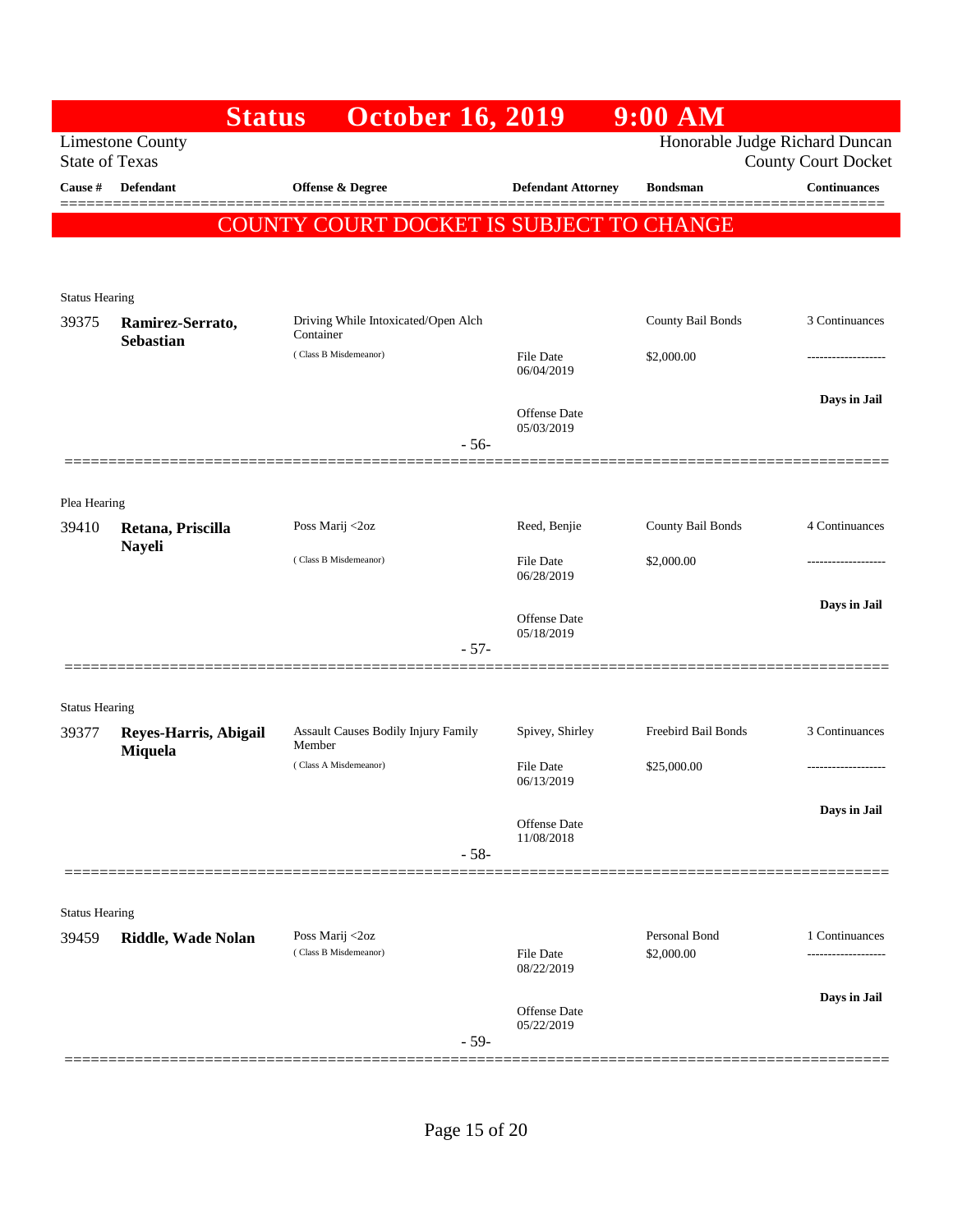|                                | <b>Status</b>                    | <b>October 16, 2019</b>                           |                                   | $9:00$ AM                      |                            |
|--------------------------------|----------------------------------|---------------------------------------------------|-----------------------------------|--------------------------------|----------------------------|
| <b>State of Texas</b>          | <b>Limestone County</b>          |                                                   |                                   | Honorable Judge Richard Duncan | <b>County Court Docket</b> |
| Cause #                        | <b>Defendant</b>                 | Offense & Degree                                  | <b>Defendant Attorney</b>         | <b>Bondsman</b>                | <b>Continuances</b>        |
|                                |                                  | COUNTY COURT DOCKET IS SUBJECT TO CHANGE          |                                   |                                |                            |
|                                |                                  |                                                   |                                   |                                |                            |
| <b>Status Hearing</b>          |                                  |                                                   |                                   |                                |                            |
| 39444                          | <b>Robinson, Curtis</b><br>Lamar | Driving W/Lic Inv W/Prev<br>Conv/Susp/W/O Fin Res |                                   | Freebird Bail Bonds            | 1 Continuances             |
|                                |                                  | (Class B Misdemeanor)                             | <b>File Date</b><br>08/02/2019    | \$2,000.00                     |                            |
|                                |                                  |                                                   | <b>Offense Date</b>               |                                | Days in Jail               |
|                                |                                  | $-60-$                                            | 07/12/2019                        |                                |                            |
|                                |                                  |                                                   |                                   |                                |                            |
| <b>Status Hearing</b><br>39445 | Robinson, Curtis                 | Fail To Identify Fugitive Intent Give             |                                   | Freebird Bail Bonds            | 1 Continuances             |
|                                | Lamar                            | False Info<br>(Class A Misdemeanor)               | <b>File Date</b>                  | \$3,000.00                     |                            |
|                                |                                  |                                                   | 08/02/2019                        |                                |                            |
|                                |                                  |                                                   | <b>Offense Date</b><br>07/12/2019 |                                | Days in Jail               |
|                                |                                  | $-61-$                                            |                                   |                                |                            |
|                                |                                  |                                                   |                                   |                                |                            |
| <b>Status Hearing</b><br>39192 | Rogers, Johnnie                  | Criminal Trespass                                 | Burkeen, Daniel                   | Personal Bond                  | 5 Continuances             |
|                                | <b>Darrell</b>                   | (Class B Misdemeanor)                             | <b>File Date</b>                  | \$1,000.00                     |                            |
|                                |                                  |                                                   | 12/28/2018                        |                                | Days in Jail               |
|                                |                                  |                                                   | Offense Date<br>10/20/2018        |                                |                            |
|                                |                                  | $-62-$                                            |                                   |                                |                            |
| <b>Status Hearing</b>          |                                  |                                                   |                                   |                                |                            |
| 38984                          | Scott, Nakia Lasalle,            | Poss Marij <2oz                                   | Reed, Justin                      | Reed, Benjie                   | 4 Continuances             |
|                                | Jr.                              | (Class B Misdemeanor)                             | <b>File Date</b><br>06/08/2018    | \$2,000.00                     |                            |
|                                |                                  |                                                   |                                   |                                | Days in Jail               |
|                                |                                  | $-63-$                                            | Offense Date<br>04/21/2018        |                                |                            |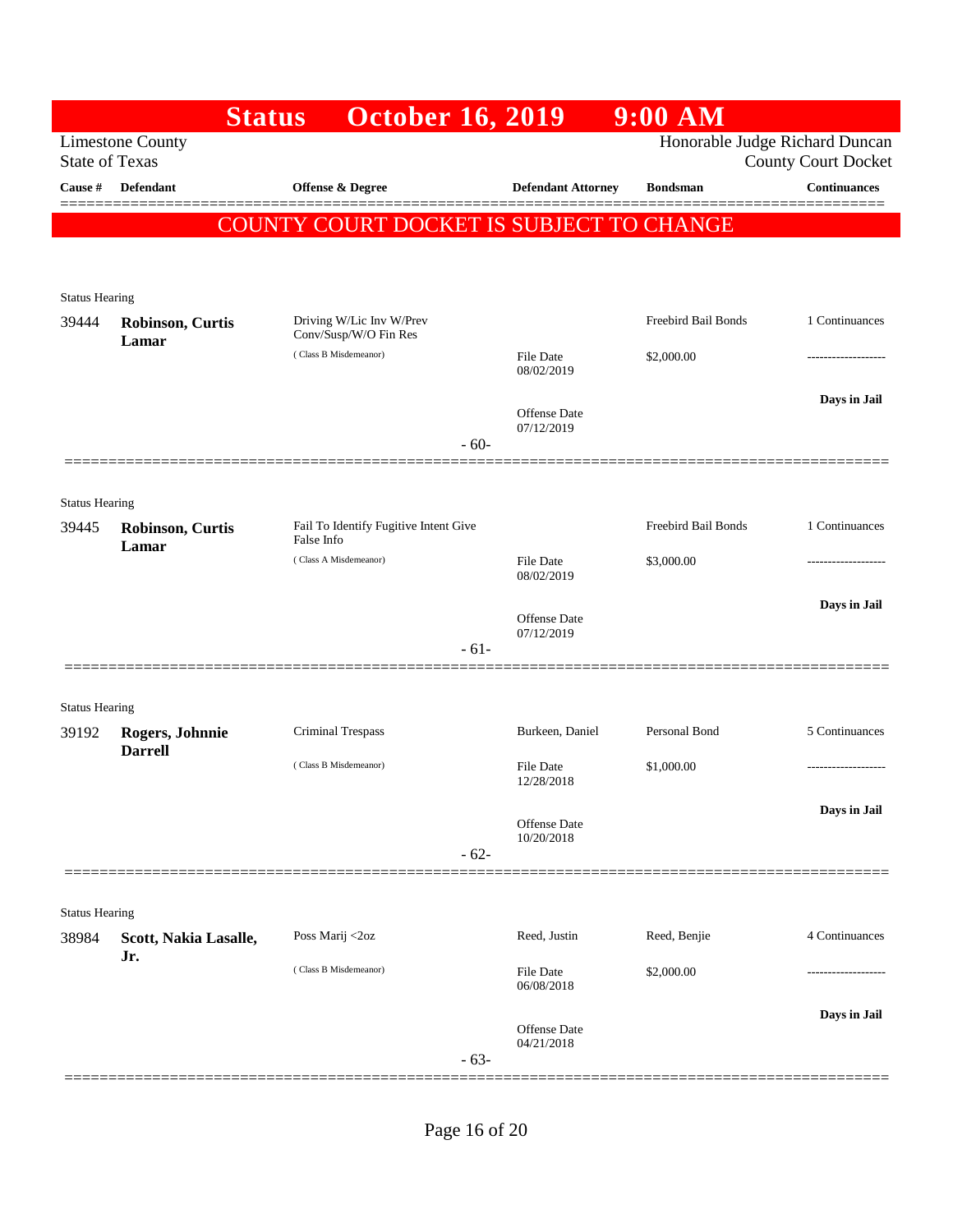|                                | <b>Status</b>                | <b>October 16, 2019</b>                                    |                                  | 9:00 AM                    |                                                              |
|--------------------------------|------------------------------|------------------------------------------------------------|----------------------------------|----------------------------|--------------------------------------------------------------|
| <b>State of Texas</b>          | <b>Limestone County</b>      |                                                            |                                  |                            | Honorable Judge Richard Duncan<br><b>County Court Docket</b> |
| Cause #                        | Defendant                    | <b>Offense &amp; Degree</b>                                | <b>Defendant Attorney</b>        | <b>Bondsman</b>            | <b>Continuances</b>                                          |
|                                | <b>COUNT</b>                 | 'Y COURT DOCKET IS SUBJECT TO CHANGE                       |                                  |                            |                                                              |
|                                |                              |                                                            |                                  |                            |                                                              |
|                                |                              |                                                            |                                  |                            |                                                              |
| <b>Status Hearing</b>          |                              |                                                            |                                  |                            |                                                              |
| 39070                          | <b>Sims, Henry Lee</b>       | Resist Arrest Search Or Transport<br>(Class A Misdemeanor) | Reed, Justin<br><b>File Date</b> | Reed, Justin<br>\$3,000.00 | 8 Continuances<br>------------------                         |
|                                |                              |                                                            | 08/23/2018                       |                            |                                                              |
|                                |                              |                                                            | <b>Offense</b> Date              |                            | Days in Jail                                                 |
|                                |                              | $-64-$                                                     | 08/12/2018                       |                            |                                                              |
|                                |                              |                                                            |                                  |                            |                                                              |
| <b>Status Hearing</b>          |                              |                                                            |                                  |                            |                                                              |
| 39071                          | <b>Sims, Henry Lee</b>       | Criminal Mischief >=\$100<\$750                            | Reed, Justin                     | Reed, Justin               | 8 Continuances                                               |
|                                |                              | (Class B Misdemeanor)                                      | <b>File Date</b><br>08/23/2018   | \$1,000.00                 |                                                              |
|                                |                              |                                                            |                                  |                            | Days in Jail                                                 |
|                                |                              |                                                            | Offense Date<br>08/12/2018       |                            |                                                              |
|                                |                              | $-65-$                                                     |                                  |                            |                                                              |
|                                |                              |                                                            |                                  |                            |                                                              |
| <b>Status Hearing</b>          |                              |                                                            |                                  |                            |                                                              |
| 39072                          | <b>Sims, Henry Lee</b>       | Harrassment<br>(Class B Misdemeanor)                       | Reed, Justin<br>File Date        | Reed, Justin<br>\$1,000.00 | 8 Continuances<br>-----------------                          |
|                                |                              |                                                            | 08/23/2018                       |                            |                                                              |
|                                |                              |                                                            |                                  |                            | Days in Jail                                                 |
|                                |                              |                                                            | Offense Date<br>08/12/2018       |                            |                                                              |
|                                |                              | - 66-                                                      |                                  |                            |                                                              |
|                                |                              |                                                            |                                  |                            |                                                              |
| <b>Status Hearing</b><br>39339 |                              | <b>Assault Causes Bodily Injury Family</b>                 | Latray, Michelle J.              | County Bail Bonds          | 4 Continuances                                               |
|                                | <b>Sims, Lakesha Lanette</b> | Member<br>(Class A Misdemeanor)                            |                                  |                            |                                                              |
|                                |                              |                                                            | File Date<br>04/29/2019          | \$3,000.00                 |                                                              |
|                                |                              |                                                            |                                  |                            | Days in Jail                                                 |
|                                |                              |                                                            | Offense Date<br>03/08/2019       |                            |                                                              |
|                                |                              | $-67-$                                                     |                                  |                            |                                                              |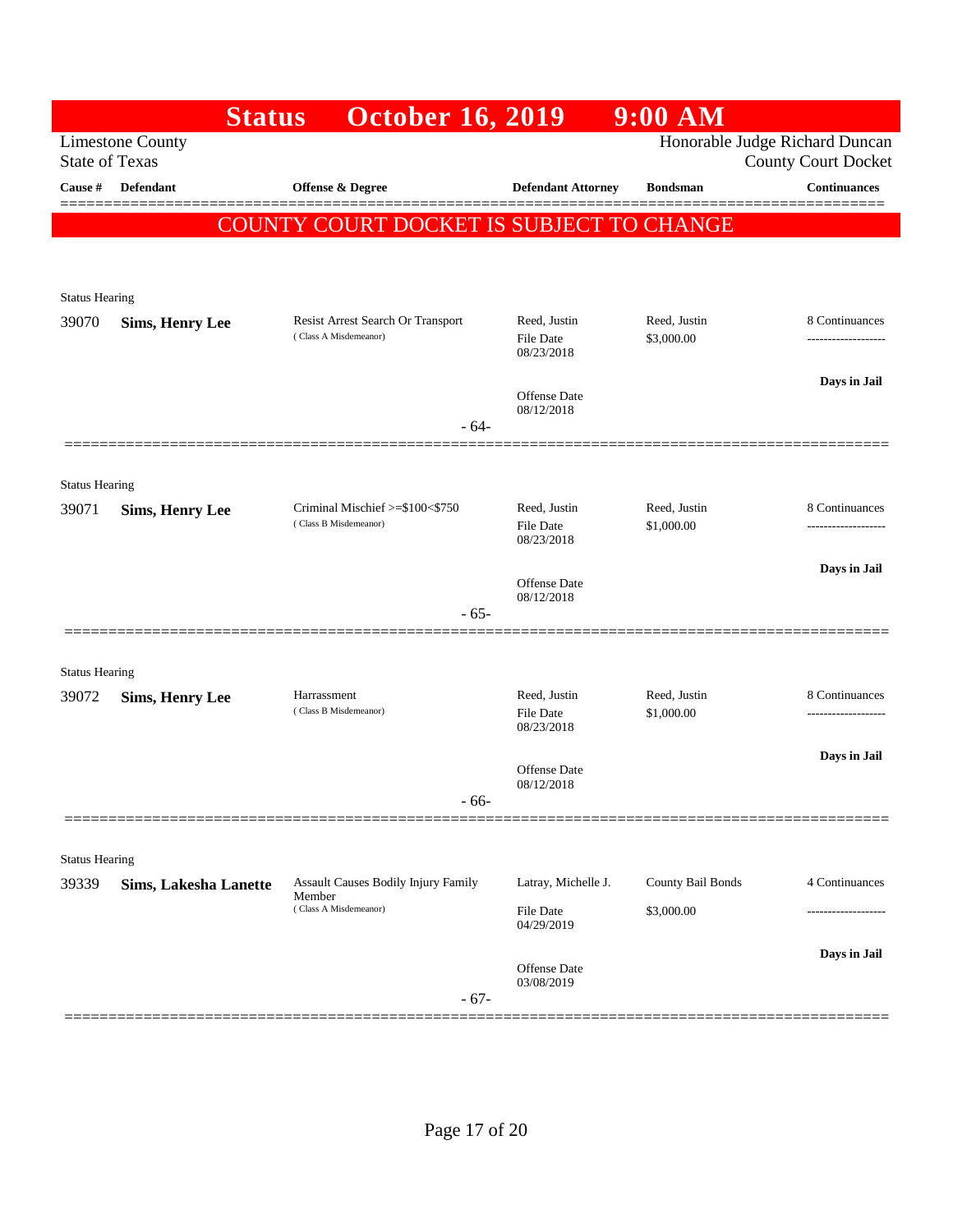|                       | <b>Status</b>                  | <b>October 16, 2019</b>                            |                                | $9:00$ AM                       |                                                              |
|-----------------------|--------------------------------|----------------------------------------------------|--------------------------------|---------------------------------|--------------------------------------------------------------|
| <b>State of Texas</b> | <b>Limestone County</b>        |                                                    |                                |                                 | Honorable Judge Richard Duncan<br><b>County Court Docket</b> |
| Cause #               | Defendant                      | Offense & Degree                                   | <b>Defendant Attorney</b>      | <b>Bondsman</b>                 | <b>Continuances</b>                                          |
|                       | <b>COUNT</b>                   | 'Y COURT DOCKET IS SUBJECT TO CHANGE               |                                |                                 |                                                              |
|                       |                                |                                                    |                                |                                 |                                                              |
| <b>Status Hearing</b> |                                |                                                    |                                |                                 |                                                              |
| 39429                 | Smith, Wandalyn                | Driving While Intoxicated 2nd                      | Wilson, Scott                  | County Bail Bonds               | 2 Continuances                                               |
|                       | <b>Jeanette</b>                | (Class A Misdemeanor)                              | <b>File Date</b>               | \$5,000.00                      | ----------------                                             |
|                       |                                |                                                    | 07/19/2019                     |                                 |                                                              |
|                       |                                |                                                    | Offense Date                   |                                 | Days in Jail                                                 |
|                       |                                | $-68-$                                             | 05/21/2019                     |                                 |                                                              |
|                       |                                |                                                    |                                |                                 |                                                              |
| Plea Hearing          |                                |                                                    |                                |                                 |                                                              |
| 39374                 | Sullivan, Jessey Jo            | Assault Cause Bodily Inj.<br>(Class A Misdemeanor) | Reed, Stephen M.<br>File Date  | County Bail Bonds<br>\$5,000.00 | 3 Continuances<br>-------------------                        |
|                       |                                |                                                    | 05/28/2019                     |                                 |                                                              |
|                       |                                |                                                    | <b>Offense</b> Date            |                                 | Days in Jail                                                 |
|                       |                                | - 69-                                              | 02/23/2019                     |                                 |                                                              |
|                       |                                |                                                    |                                |                                 |                                                              |
| Plea Hearing          |                                |                                                    |                                |                                 |                                                              |
| 39373                 | Sullivan, Leslie Jo            | Assault Cause Bodily Inj.<br>(Class A Misdemeanor) | Reed, Stephen M.<br>File Date  | County Bail Bonds<br>\$5,000.00 | 3 Continuances                                               |
|                       |                                |                                                    | 05/28/2019                     |                                 |                                                              |
|                       |                                |                                                    | <b>Offense</b> Date            |                                 | Days in Jail                                                 |
|                       |                                | $-70-$                                             | 02/23/2019                     |                                 |                                                              |
|                       |                                |                                                    |                                |                                 |                                                              |
| Plea Hearing          |                                |                                                    |                                |                                 |                                                              |
| 39314                 | Talamantez, Pablo<br>Rodriguez | Driving W/Lic Inv W/Prev<br>Conv/Susp/W/O Fin Res  | Reed, Benjie                   | Reed, Benjie                    | 4 Continuances                                               |
|                       |                                | (Class B Misdemeanor)                              | <b>File Date</b><br>04/09/2019 | \$2,000.00                      |                                                              |
|                       |                                |                                                    |                                |                                 | Days in Jail                                                 |
|                       |                                |                                                    | Offense Date<br>02/04/2019     |                                 |                                                              |
|                       |                                | $-71-$                                             |                                |                                 |                                                              |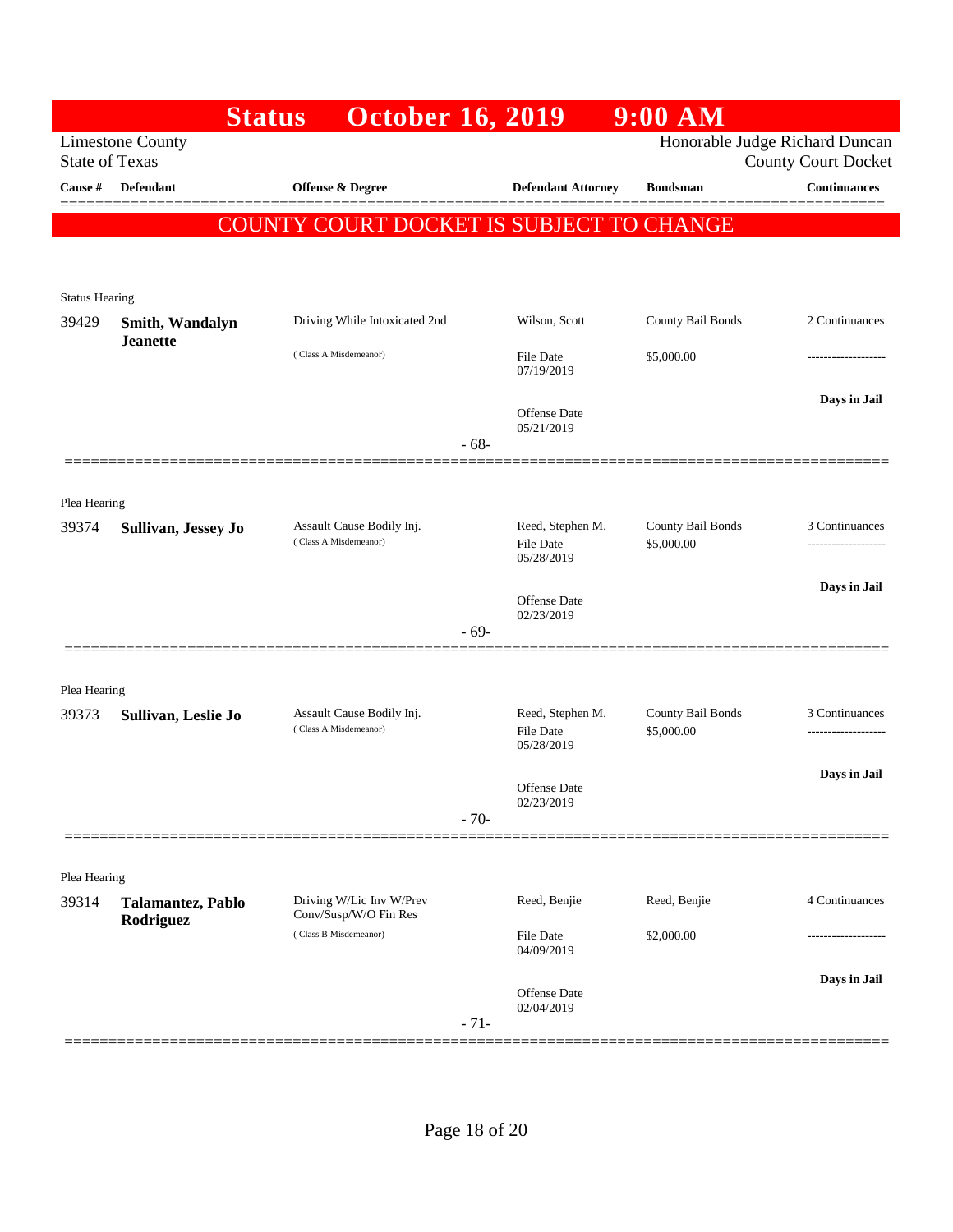|                       | <b>Status</b>               | <b>October 16, 2019</b>                                  |                                                | $9:00$ AM                      |                                       |
|-----------------------|-----------------------------|----------------------------------------------------------|------------------------------------------------|--------------------------------|---------------------------------------|
| <b>State of Texas</b> | <b>Limestone County</b>     |                                                          |                                                | Honorable Judge Richard Duncan | <b>County Court Docket</b>            |
| Cause #               | Defendant                   | Offense & Degree                                         | <b>Defendant Attorney</b>                      | <b>Bondsman</b>                | <b>Continuances</b>                   |
|                       | <b>COUNT</b>                | 'Y COURT DOCKET IS SUBJECT TO CHANGE                     |                                                |                                |                                       |
|                       |                             |                                                          |                                                |                                |                                       |
| <b>Status Hearing</b> |                             |                                                          |                                                |                                |                                       |
| 39393                 | Taylor, Dakota              | Driving While Intoxicated Bac >=0.15                     | Moore, David E.                                | County Bail Bonds              | 2 Continuances                        |
|                       | <b>Charles</b>              | (Class A Misdemeanor)                                    | File Date<br>06/24/2019                        | \$2,000.00                     |                                       |
|                       |                             |                                                          | Offense Date<br>05/26/2019                     |                                | Days in Jail                          |
|                       |                             | $-72-$                                                   |                                                |                                |                                       |
|                       |                             |                                                          |                                                |                                |                                       |
| Plea Hearing<br>39186 | <b>Taylor, Tony Bernard</b> | Theft Prop <\$100 W/Prev Convic<br>(Class B Misdemeanor) | Reed, Benjie<br><b>File Date</b><br>12/28/2018 | Reed, Benjie<br>\$1,000.00     | 8 Continuances<br>------------------  |
|                       |                             |                                                          |                                                |                                | Days in Jail                          |
|                       |                             | $-73-$                                                   | Offense Date<br>09/25/2018                     |                                |                                       |
|                       |                             |                                                          |                                                |                                |                                       |
| Plea Hearing          |                             |                                                          |                                                |                                |                                       |
| 39187                 | <b>Taylor, Tony Bernard</b> | Criminal Trespass<br>(Class B Misdemeanor)               | Reed, Benjie<br><b>File Date</b><br>12/28/2018 | Reed, Benjie<br>\$1,000.00     | 8 Continuances<br>------------------- |
|                       |                             |                                                          | <b>Offense</b> Date                            |                                | Days in Jail                          |
|                       |                             | $-74-$                                                   | 09/25/2018                                     |                                |                                       |
| Plea Hearing          |                             |                                                          |                                                |                                |                                       |
| 39188                 | <b>Taylor, Tony Bernard</b> | <b>Criminal Trespass</b>                                 | Reed, Benjie                                   | Reed, Benjie                   | 8 Continuances                        |
|                       |                             | (Class B Misdemeanor)                                    | File Date<br>12/28/2018                        | \$1,000.00                     |                                       |
|                       |                             | $-75-$                                                   | Offense Date<br>10/11/2018                     |                                | Days in Jail                          |